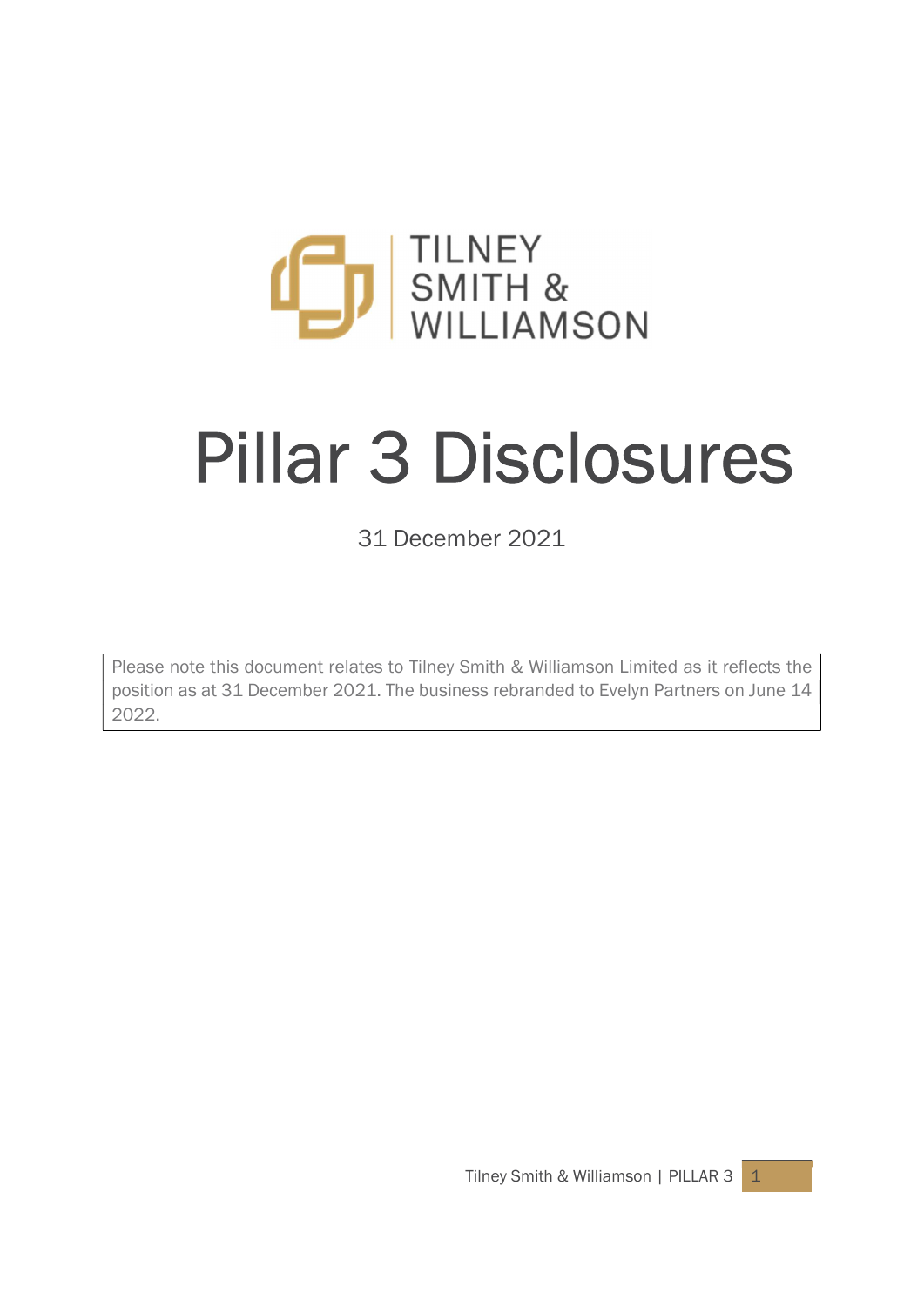# **Contents**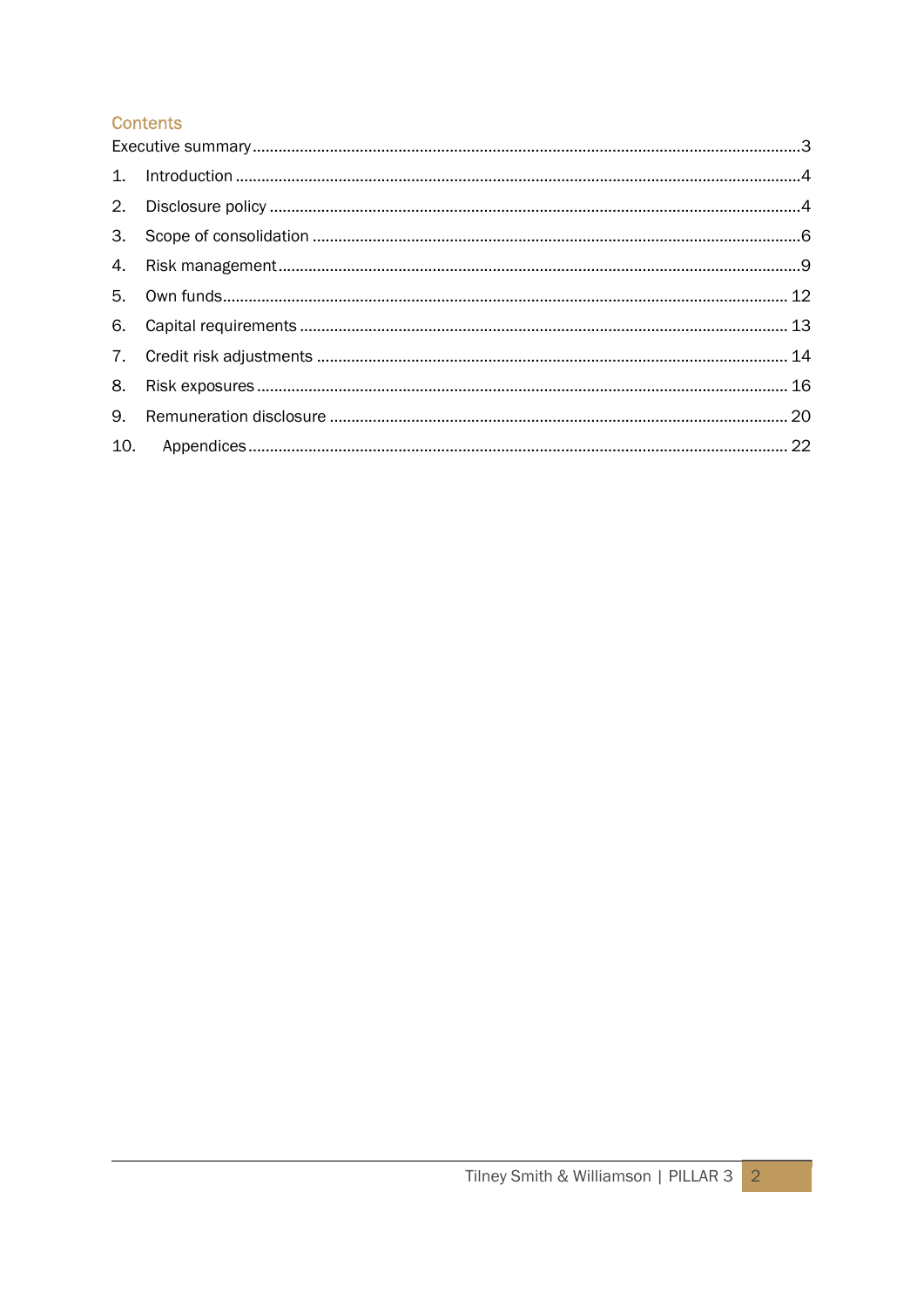# Executive summary

This document presents the Pillar 3 disclosure of Tilney Smith & Williamson Prudential Consolidated Group ('TSW', 'PCG' or 'Group'). The Pillar 3 disclosure is designed to promote market discipline through the disclosure of key information around capital, risk exposures and risk management of TSW.

#### Figure 1: Key information relating to the Group as at 31 December

|                              | 2021    | 2020    |
|------------------------------|---------|---------|
|                              | £000    | £000    |
| Total capital resources      | 225,310 | 208,313 |
| Pillar 1 capital requirement | 71,268  | 73,191  |
| Total capital ratio          | 25.3%   | 22.8%   |

The ratios in Figure 1 are in line with the risk management framework and risk appetite framework outlined in Section 4, this is continuously monitored by the Board. Section  $5 - 8$  outlines the composition of capital resources, the minimum capital requirements and the material risks to the PCG. Section 9 outlines the Group's remuneration policies.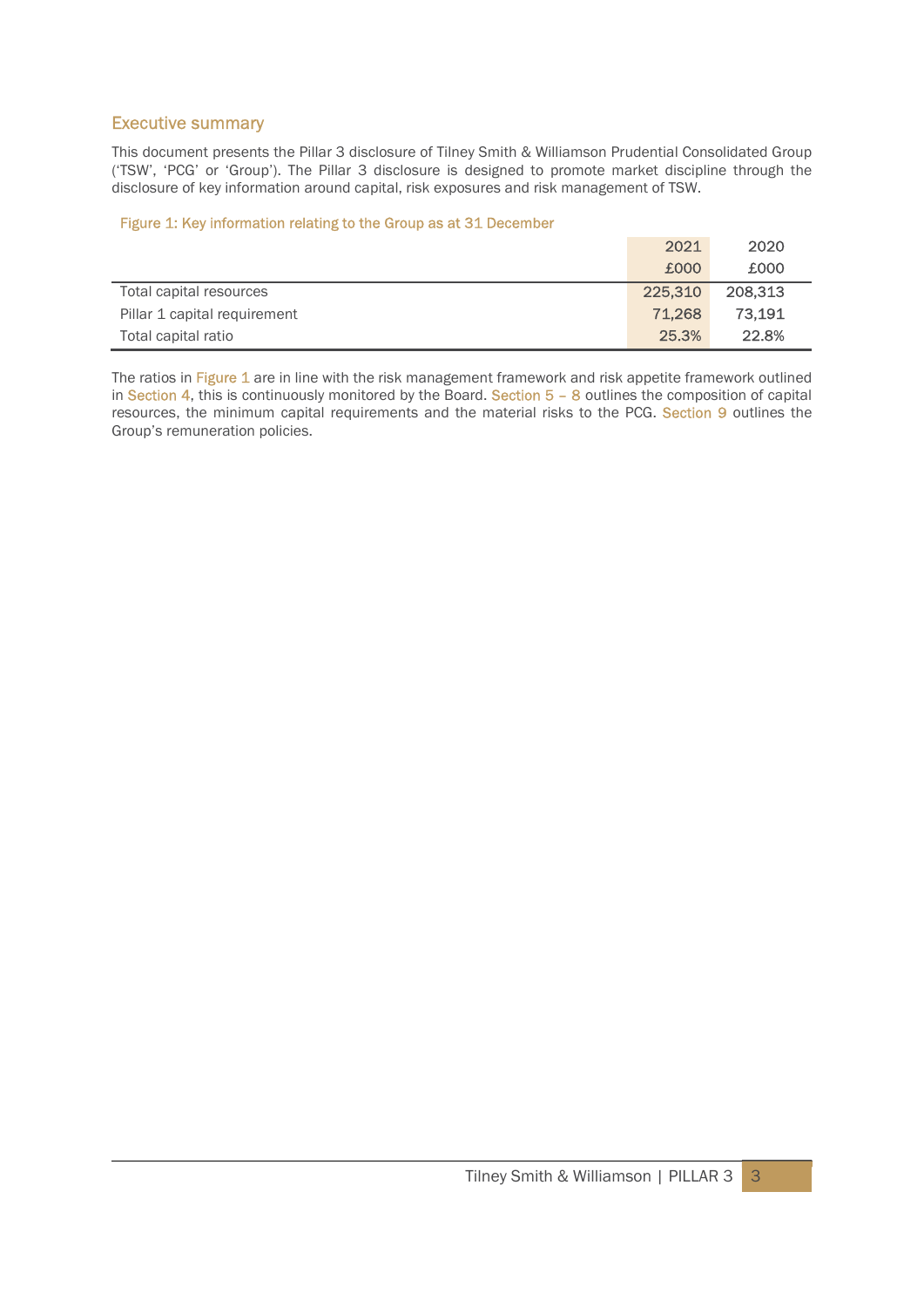# 1. Introduction

# 1.1 About Tilney Smith & Williamson

Tilney Smith & Williamson (TSW) is a leading financial services and professional services group with a rich heritage of supporting clients with their financial affairs for over 185 years. With a depth of expertise in financial planning, investment management and professional services, provided from offices across the UK, Ireland and the Channel Islands, TSW offer an unrivalled range of services to support our clients with the management of both their personal wealth and their business interests.

TSW had £57.7bn assets under management at 31 December 2021 and are a team of over 3,000 people operating from 27 locations across the UK, Ireland and Channel Islands, including 308 Investment Managers, 250 Financial Planners and 449 qualified professional services staff.

More details can be found in the 'Strategic Report' section of the 2021 Annual Report and Financial Statements.

#### 1.2 Pillar 3 overview

This document presents the consolidated Pillar 3 disclosures of the TSW Prudential Consolidated Group as at 31 December 2021. It has been prepared in accordance with the Capital Requirements Directive (CRD) and the Capital Requirements Regulations (CRR), jointly referred to as CRD IV.

CRD IV is supplemented by regulatory technical standards and the UK Financial Conduct Authority (FCA) Prudential Sourcebook for Banks, Building Societies and Investment Firms (IFPRU) rulebook which are subject to change as certain aspects of CRD IV are dependent on clarifications to be issued by the EBA and adopted by the European Commission and the FCA.

The CRD IV framework consists of three pillars:

- Pillar 1: outlines the minimum capital requirements for a firm
- Pillar 2: requires firms and their regulatory supervisor to assess the amount of internal capital required to cover all the risks that are not adequately covered under the Pillar 1 requirements. This is implemented through the Internal Capital Adequacy Assessment Process (ICAAP) and through the subsequent Supervisory Review and Evaluation Process (SREP) undertaken by the FCA.
- Pillar 3: requires firms to publicly disclose key information of their risks, capital and risk management arrangements.

# 2. Disclosure policy

#### 2.1 Basis of preparation

These disclosures have been prepared in accordance with CRD IV and the requirements laid out in Part Eight of the CRR. The disclosures in this document differ from similar information presented in the 2021 Annual Report and Financial Statements. The regulatory consolidation differs from the statutory consolidation as some Group entities are engaged in the business activities which are not required to be consolidated under CRD IV. This related mainly to the offerings in the Professional Services division of the Group. The reconciliation between figures reported in the Pillar 3 disclosure and the 2021 Annual Report and Financial Statements is shown in Figure 3 of this document.

Article 432 of the CRR, permits institutions to omit one or more disclosures if the information provided by such disclosure is not regarded as material.

# 2.2 Frequency, media and location

The Group publishes its Pillar 3 disclosures annually, following the publication of the Annual Report and Financial Statements. The Group will reassess the need to publish some or all of the disclosures more frequently than annually if there are significant changes in relevant characteristics of the Group's business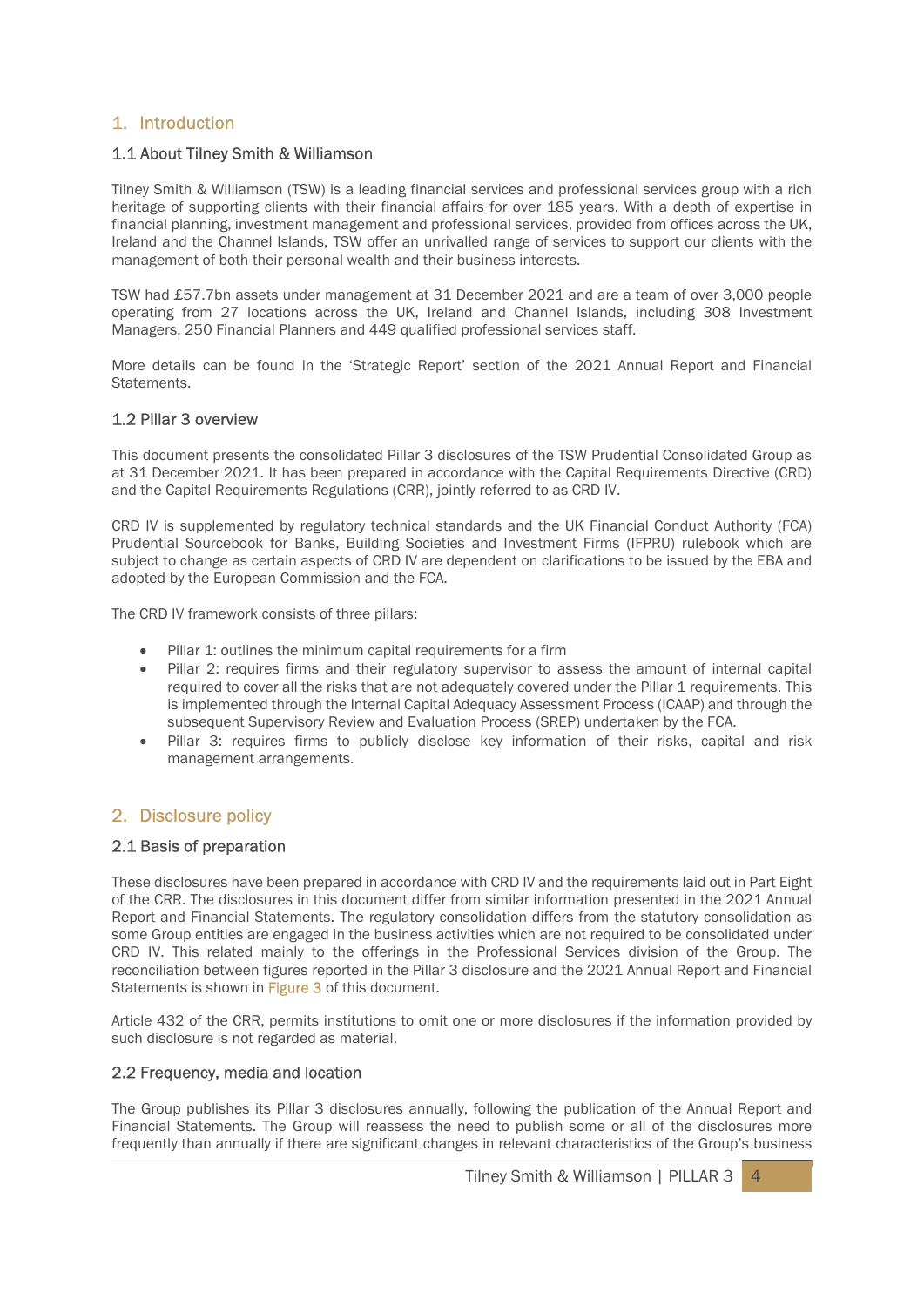such as scale of operations, range of activities, presence in different countries and other characteristics mentioned in Article 433 of the CRR.

The Pillar 3 disclosure is published and located on the TSW website https://www.tsandw.com/

# 2.3 Verification and risk profile

This Pillar 3 disclosure document has been reviewed by the Group Risk & Compliance Committee (GRCC), Risk and Audit Committee (RAC) and the Board to ensure that it is consistent with formal policies adopted regarding its production and validation.

Information in this report has been prepared solely to:

- meet the disclosure requirements under CRD IV for the entities forming the Prudential Consolidated Group see Figure 2
- disclose specified information about capital and other risks
- provide details about the management of those risks

The Pillar 3 disclosures are not subject to audit except where they are equivalent to those prepared under financial reporting requirements and disclosed in the 2021 Annual Report and Financial Statements. Wherever possible and relevant, the Board will ensure consistency between Pillar 3 disclosures, Pillar 1 reporting and Pillar 2 ICAAP content e.g. disclosure about risk management practices and own funds at the year end. Where appropriate, cross references have been made to supporting disclosures that are included within the 2021 Annual Report and Financial Statements. As such, these disclosures should be read in conjunction with that document.

The Group is required to assess whether its external disclosures portray its risk profile comprehensively in order to comply with Part Eight of the CRR. Section 4 of this Pillar 3 document outlines the Group's approach to risk management. A full analysis can be found in the 2021 Annual Report and Financial Statements.

## 2.4 Investment Prudential Investment Regime

The Investment Firms Prudential Regime (IFPR) came into force on 1 January 2022 and will replace the current rules under CRR. IFPR introduces a new capital adequacy and risk assessment and supervisory review and evaluation process - the Internal Capital and Risk Assessment (ICARA). ICARA focuses on the potential harms posed to consumers, clients and markets, as well as the firm itself, whilst introducing a basic liquidity requirement for all investment management firms and new remuneration policies. The new regime is not expected to have a material impact on our capital requirements.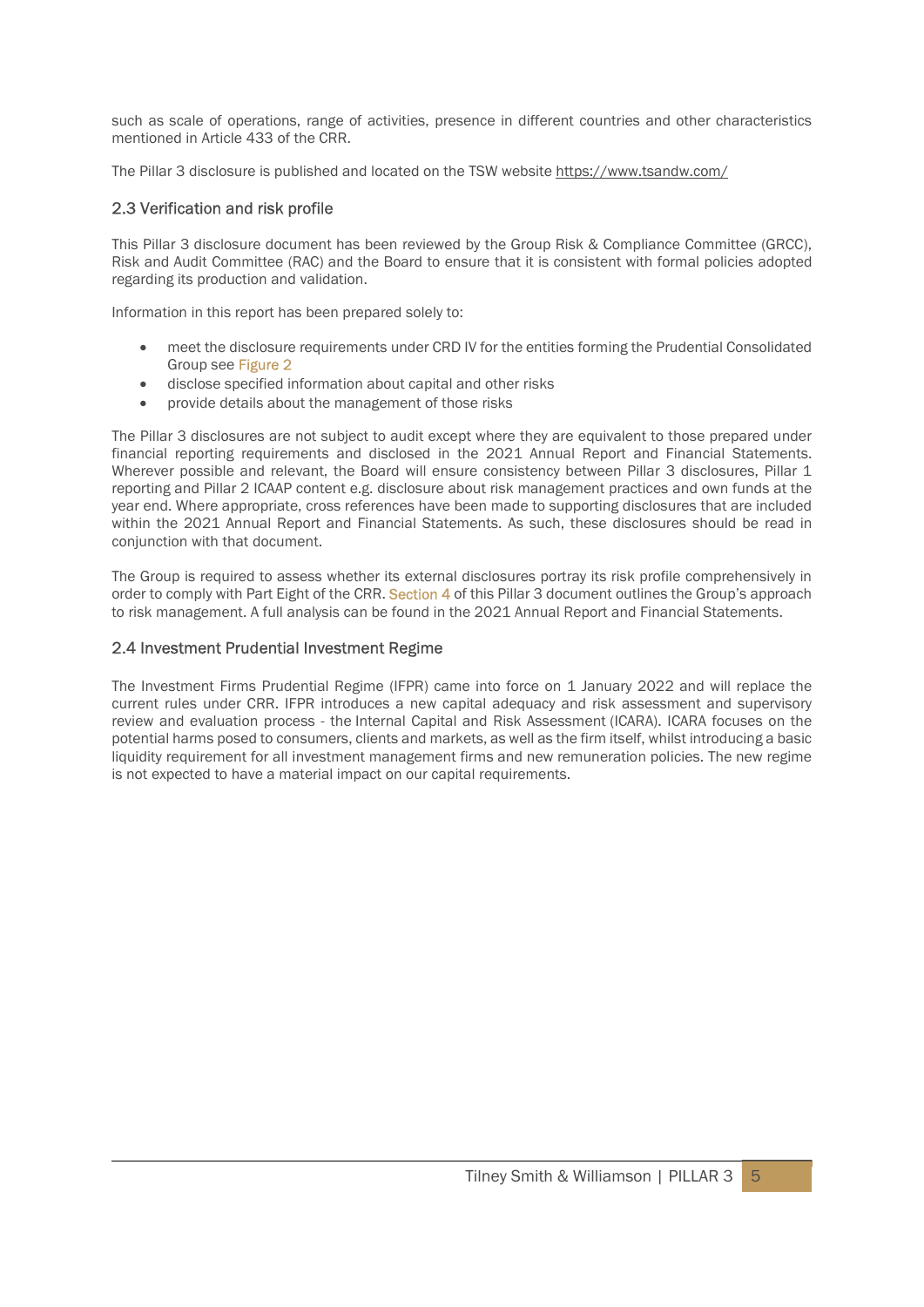# 3. Scope of consolidation

# 3.1 Regulatory consolidation

TSW is the parent undertaking for all authorised financial services firms within the Group. These solo regulated financial services entities (listed in Figure 2) are collectively referred to as the Prudential Consolidated Group (PCG) throughout this document. There are additional entities included within the PCG which are not regulated on a solo basis but are providing an ancillary service or are a holding company to a regulated entity. As outlined in Section 2.1 the regulatory consolidation differs from the statutory consolidation as some Group entities are not engaged in the provision of regulated financial services.

All companies included in the PCG, other than Smith & Williamson Investment Management LLP (SWIM LLP) and Tilney Financial Planning Limited (TFP), are limited by ordinary shares. Other than the requirement to hold regulatory capital within some of the PCG entities, there are no practical or legal impediments to the prompt transfer of capital between TSW and its principal subsidiaries. All subsidiaries are 100% owned by TSW or the immediate parent. The regulated entities which constitute the PCG at 31 December 2021 are shown in Figure 2.

The Group's lead regulator is the FCA and the PCG includes entities subject to regulations by other governing bodies including the Central Bank of Ireland (CBI), the Jersey Financial Services Commission (JFSC) and the Guernsey Financial Services Commission (GFSC).

All Group entities subject to prudential capital requirements exceeded minimum requirements throughout the year on a standalone basis.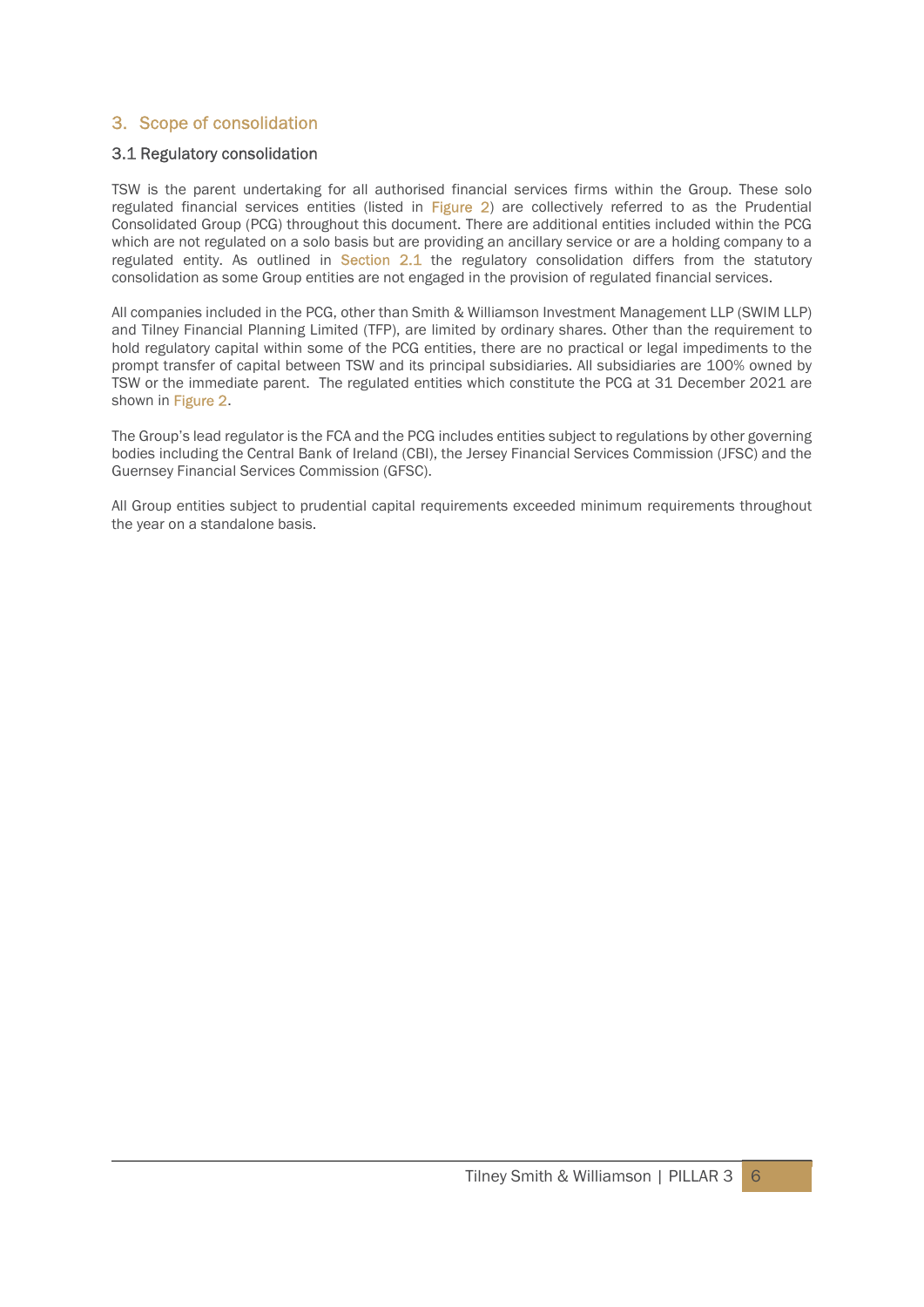# Figure 2: PCG regulated entities covered by the Pillar 3 disclosures as at 31 December 2021

| Company                                                    | <b>Prudential classification</b>                                                                     | <b>Activities</b>                                                                                                                                                                                                                                                              |
|------------------------------------------------------------|------------------------------------------------------------------------------------------------------|--------------------------------------------------------------------------------------------------------------------------------------------------------------------------------------------------------------------------------------------------------------------------------|
| Bestinvest (Consultants) Ltd                               | <b>IPRU (INV)</b>                                                                                    | Advisory services                                                                                                                                                                                                                                                              |
| <b>HW Financial Services Ltd</b>                           | <b>IPRU (INV)</b>                                                                                    | Advisory services                                                                                                                                                                                                                                                              |
| Index Fund Advisors Ltd                                    | <b>IPRU (INV)</b>                                                                                    | Advisory services                                                                                                                                                                                                                                                              |
| <b>HFS Milbourne Financial Services</b><br>Ltd             | IPRU (INV)                                                                                           | Advisory services                                                                                                                                                                                                                                                              |
| Williamson<br>Smith<br>&<br>(S&W)<br>Corporate Finance Ltd | IFPRU - €50k limited licence<br>(subject to CRD IV)                                                  | Corporate finance services                                                                                                                                                                                                                                                     |
| <b>S&amp;W Financial Services Ltd</b>                      | IFPRU - €50k limited licence<br>(subject to CRD IV)                                                  | <b>Financial services</b>                                                                                                                                                                                                                                                      |
| S&W Fund Administration Ltd                                | Portfolio<br>Collective<br>Management - €125k UCITS<br>and AIFM firm                                 | Fund administration services including acting<br>as Authorised Corporate Director for Open<br>Ended Investment Companies (OEICs) and as<br>the authorised fund manager for unit trusts.<br>The company is responsible for the setup and<br>ongoing administration of the funds |
| S&W International Ltd                                      | Regulated by the JFSC and the<br>Financial Services (Jersey) Law<br>1998                             | Investment management services in Jersey                                                                                                                                                                                                                                       |
| S&W Investment Management<br>(Europe) Ltd                  | Regulated by the CBI and<br>authorised MiFID investment<br>firm                                      | Investment management services in Dublin                                                                                                                                                                                                                                       |
| S&W Investment Management<br>(Ireland) Ltd                 | Regulated by the CBI and<br>authorised UCITS firm                                                    | The company is engaged in the management<br>of Smith & Williamson Investment Funds plc,<br>an open-ended investment company                                                                                                                                                    |
| S&W Investment Management<br><b>LLP</b>                    | BIPRU - €50k limited licence                                                                         | Investment management services. The core<br>discretionary<br>service<br>is<br>private<br>client<br>management.                                                                                                                                                                 |
| S&W Investment Services Ltd                                | IFPRU - €125k limited licence<br>(subject to CRD IV)                                                 | Provision of dealing and custody services.<br>Derivatives activity on behalf of clients                                                                                                                                                                                        |
| Tilney Asset Management Ltd                                | BIPRU - €50k limited licence                                                                         | Investment management services                                                                                                                                                                                                                                                 |
| Tilney<br>Asset<br>Management<br>(Guernsey) Ltd            | Regulated by GFSC under The<br>of<br>Protection<br>Investors<br>(Bailiwick of Guernsey) Law,<br>1987 | Asset manager in Guernsey                                                                                                                                                                                                                                                      |
| Tilney<br>Asset<br>Management<br>Services Ltd              | BIPRU - €50k limited licence                                                                         | Investment management services                                                                                                                                                                                                                                                 |
| Tilney Discretionary Investment<br>Management Ltd          | BIPRU - €50k limited licence                                                                         | Investment management services including<br>bespoke discretionary portfolios and model<br>portfolios                                                                                                                                                                           |
| Portfolio<br>Discretionary<br>Tilney<br>Management Ltd     | IFPRU - €125k limited licence<br>(subject to CRD IV)                                                 | Investment management services                                                                                                                                                                                                                                                 |
| <b>Tilney Financial Planning Ltd</b>                       | <b>IPRU - INV</b>                                                                                    | Financial advice                                                                                                                                                                                                                                                               |
| <b>Tilney Investment Management</b>                        | IFPRU - €125k limited licence<br>(subject to CRD IV)                                                 | Investment management services including<br>bespoke<br>discretionary<br>portfolios,<br>model<br>and non-discretionary managed<br>portfolios<br>services.                                                                                                                       |
| Tilney Investment Management<br>Services Ltd               | IFPRU - €125k limited licence<br>(Subject to CRD IV)                                                 | self-directed<br>Discretionary,<br>advisory<br>and<br>investment services                                                                                                                                                                                                      |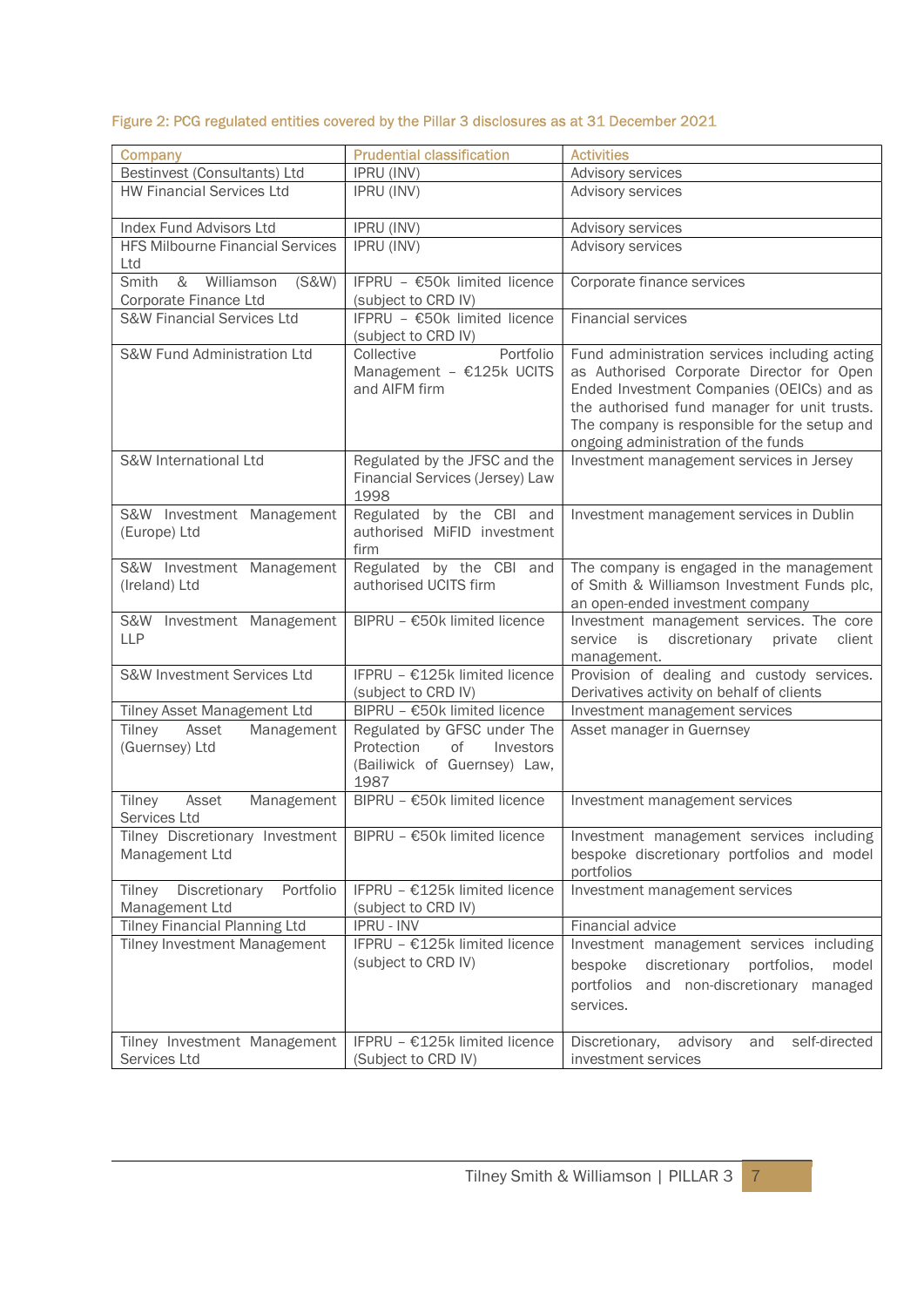# 3.2 Prudential consolidation

Figure 3 below provides a reconciliation of the Group's Balance Sheet on an IFRS10 accounting basis (which includes all Group subsidiaries) to the PCG Balance Sheet prepared in accordance with CRD IV.

# Figure 3: Reconciliation of audited financial statements to regulatory Balance Sheet

|                                      | As at 31 December 2021 |                  |                    |
|--------------------------------------|------------------------|------------------|--------------------|
|                                      | Group statutory        | Elimination of   | <b>PCG Balance</b> |
|                                      | <b>Balance Sheet</b>   | non-PCG entities | <b>Sheet</b>       |
|                                      |                        | under CRD IV     |                    |
|                                      |                        |                  |                    |
|                                      | £000                   | £000             | £000               |
| <b>Assets</b>                        |                        |                  |                    |
| Intangible assets                    | 1,255,038              | (71, 437)        | 1,183,601          |
| Other non-current assets             | 127,731                | 119,423          | 247,154            |
| Non-current assets                   | 1,382,769              | 47,986           | 1,430,755          |
|                                      |                        |                  |                    |
| Current assets                       | 410,943                | (39, 177)        | 371,766            |
| <b>Total assets</b>                  | 1,793,712              | 8,809            | 1,802,521          |
|                                      |                        |                  |                    |
| <b>Total liabilities</b>             | 402,428                | 14,631           | 417,059            |
| Net assets                           | 1,391,284              | (5,822)          | 1,385,462          |
|                                      |                        |                  |                    |
| <b>Equity</b>                        |                        |                  |                    |
| Share capital                        | 1,050,894              | 51,660           | 1,102,554          |
| Share premium                        | 51,660                 | (51,660)         |                    |
| Retained earnings and other reserves | 288,730                | (5,822)          | 282,908            |
| <b>Total equity</b>                  | 1,391,284              | (5,822)          | 1,385,4621         |

<sup>1</sup> referenced in Figure 5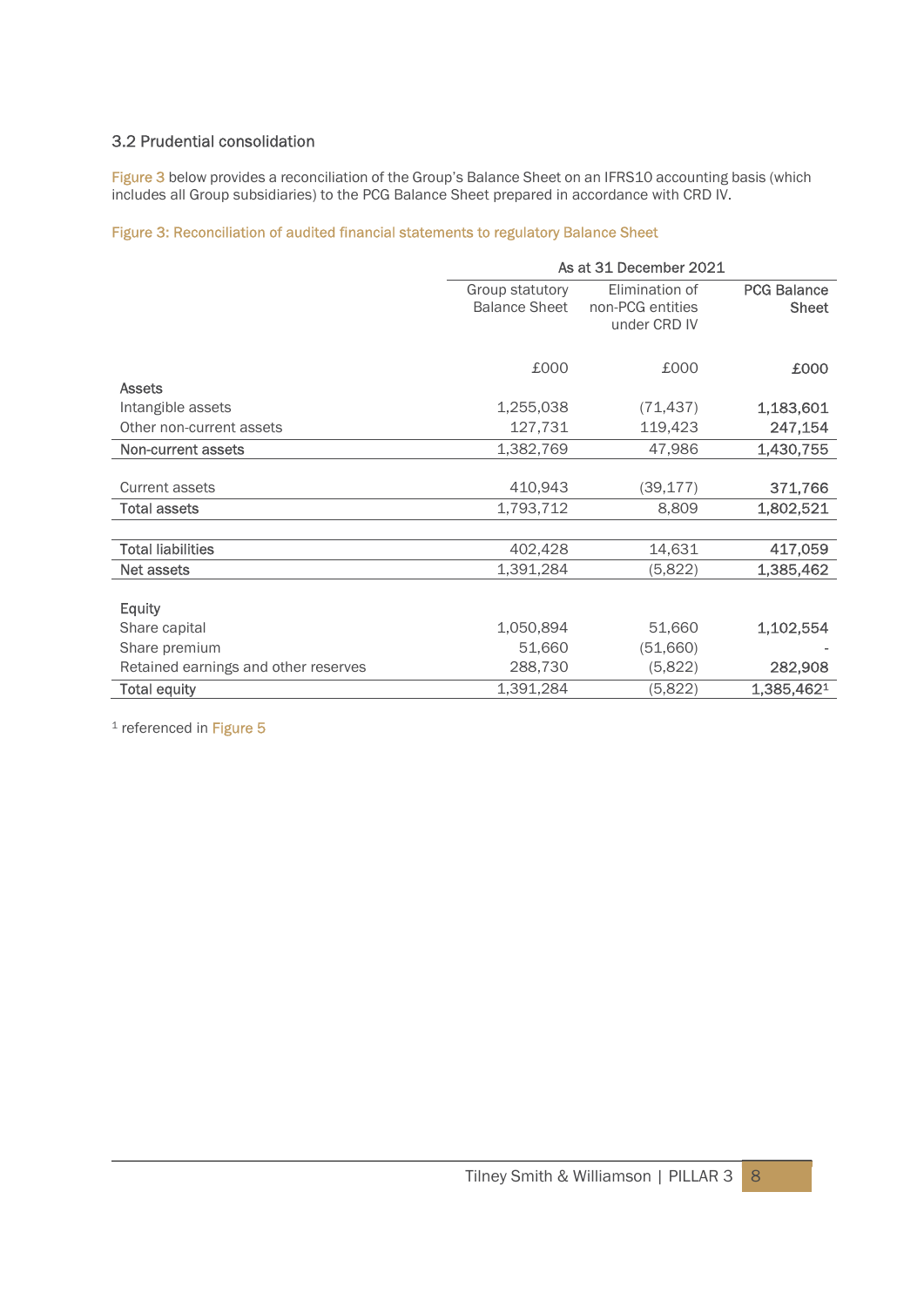# 4. Risk management

This section details the Group's approach to risk management. A full analysis can be found in 'Strategic Report – Principal Risks and Uncertainties' of the 2021 Annual Report and Financial Statements. The purpose of risk management is to develop processes and tools that assist the Group to identify, assess, monitor and manage those key risks that are inherent in the Group's business activities, in line with the Board's strategic objectives and risk appetite. At TSW, risk management arrangements form part of a strong governance culture, built upon the Three Lines of Defence governance model under which primary responsibility for identifying and controlling risks rests with the Group's businesses (the first line of defence). Ultimate responsibility for ensuring the adequacy and effectiveness of risk management rests with the Board, with oversight provided by the RAC.

The Group has a Risk and Compliance function which provides the second line of defence. This function is led by the Group Chief Risk Officer who has an independent reporting line to the Chair of the RAC and a right of access to the Chair of the Board. The Group Chief Risk Officer is a member of the Group Executive Committee and attends the RAC meetings.

The third line of defence consists of the internal audit function, which provides assurance to senior management that business processes and controls are operating effectively. The internal audit function identifies any processes and control deficiencies and monitors remediation plans.

Over the last year, the Group has focused on consolidating and enhancing its risk management and compliance capabilities to facilitate risk awareness and further enhance the implementation and effectiveness of the risk management framework. The risk management framework is underpinned by policies, procedures, and reporting, all of which have been enhanced over the course of the year and will continue to evolve to produce accurate and timely management information to meet the needs of the Group, as it seeks to deliver its strategic objectives.

Action is taken where risks fall outside of the Group's risk appetites, which are defined at both the operational resilience and business-as-usual threshold levels, or where the need for remedial action is recognised in respect of any weaknesses identified in relation to mitigating controls.

#### 4.1 Risk management framework

The objectives of the risk management framework are to:

- facilitate risk-awareness across the Group
- facilitate the effective identification, assessment, monitoring and management of risks.

The risk management framework assists the organisation in the resilient provision of high-quality service to our clients and encourages the continuous improvement of the Group's processes and controls.

The risk management framework includes components that:

- establish methods for identifying and assessing risk
- provide an approach to capturing, reporting and monitoring risk
- provide appropriate mechanisms for managing risk.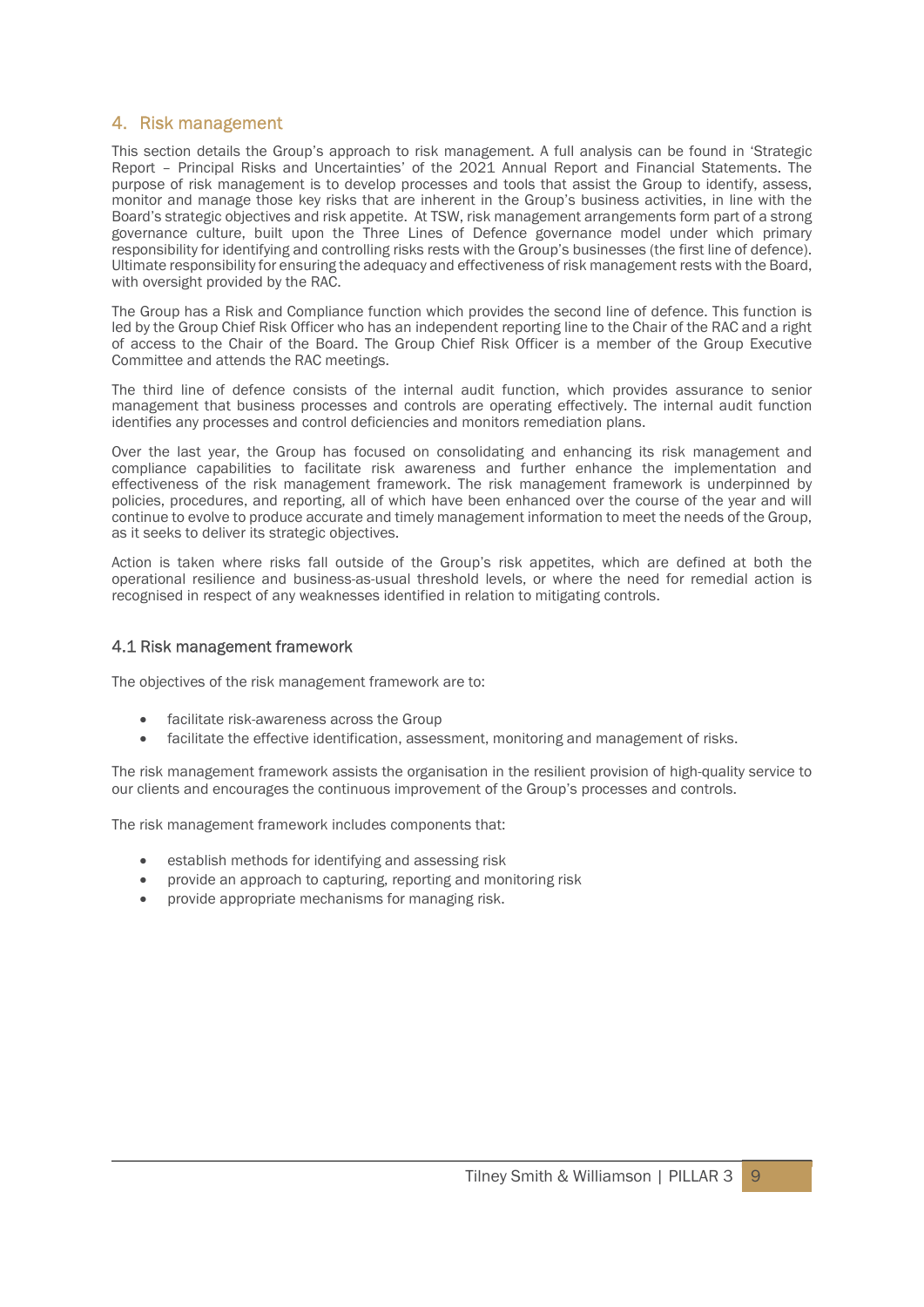#### Figure 4: Risk Management Framework



#### 4.2 Risk management methodology

The risk management methodology within the risk management framework consists of the following eight complimentary tools:

Materiality Matrix – developed over the last 12 months and central to the Group's ability to assess risk and the understanding of the impacts. The Materiality Matrix provides the ability for the Group to consistently assess and manage risks at both the business-as-usual and operational resilience threshold levels.

Key risk assessment – central to the risk management framework are the key risks. The key risks are identified using scenario analysis, verified by the bottom-up risk assessment. Assessing each key risk and its potential impact in the business is a fundamental part of the risk management methodology and is continually reviewed and developed. The business help contribute to the assessment through:

- Top-down risk assessments
- Risk and control self-assessments
- Risk events
- Monitoring of the external environment.

Scenario analysis – undertaken at different levels of probability. Generally, multiple scenarios will be assessed for each key risk. The assessment presents an impact analysis on the business, including the financial impact.

Control appetite — the level of control that is in place relevant to the risk. Where the control is not sufficient, the business will put in place a mitigation plan.

Risk appetite  $-$  a top-down process that is verified by each division of the business and also by reference to internal and external experience of risk events.

Risk reporting (dashboard) — a mechanism used by the Group to manage risk. The dashboard presents each key risk, its current RAG (Red, Amber or Green) rating, key risk indicator scores, risk events and outstanding remediation actions, where required.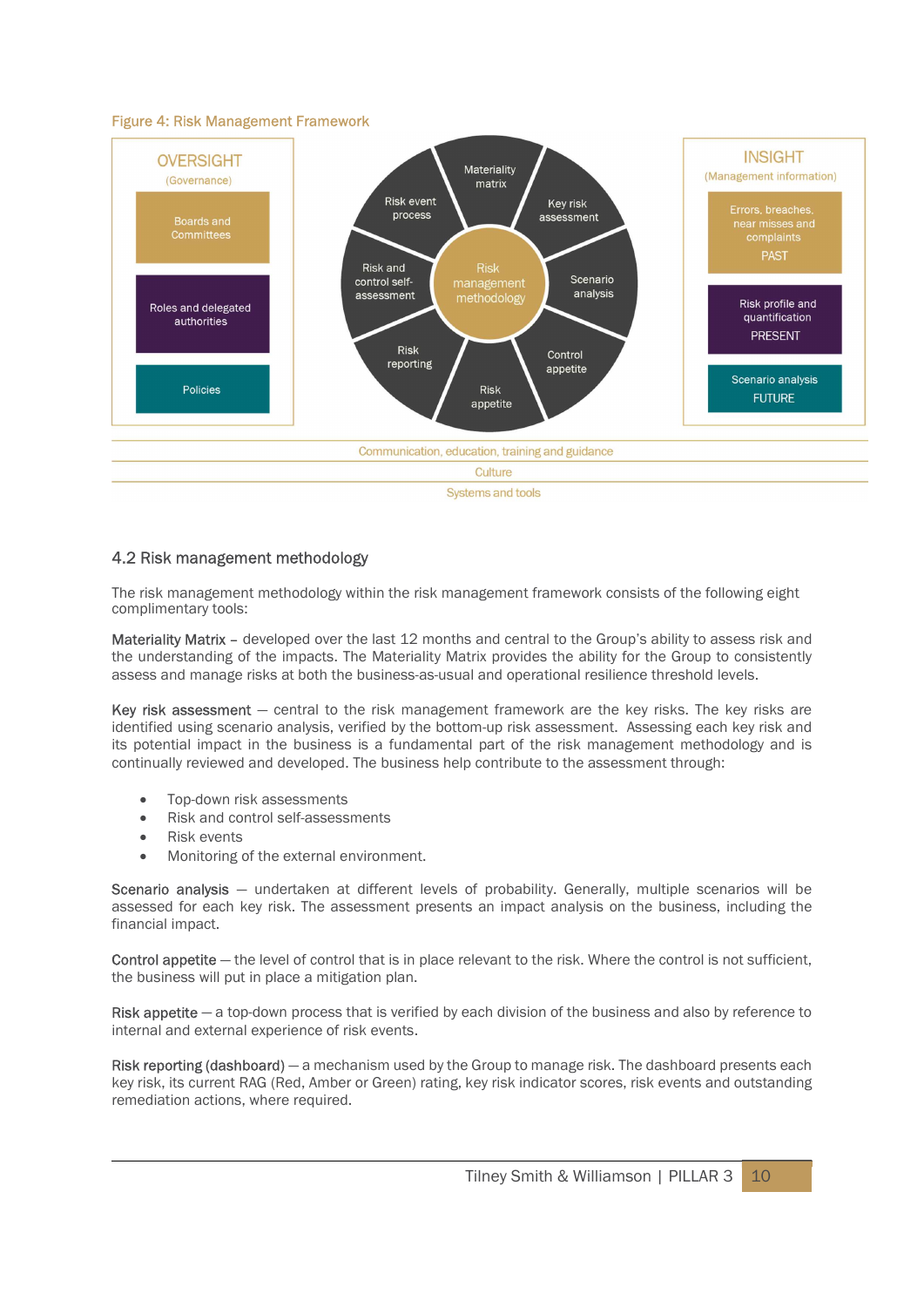Risk and control self-assessment (RCSA)  $-$  undertaken by all business units and then independently reviewed and challenged by the Risk function. The RCSA is a process-focused assessment linked to the key risks.

Risk event process (REV) – designed to capture, report, monitor and remediate process, control and system failures.

#### 4.3 Other risk management disclosures

Other disclosures required under Article 435 regarding directorships held by the Board, recruitment policies for the Board, diversity objectives and policies and information on the separate risk committees are detailed in the 2021 Annual Report and Financial Statements.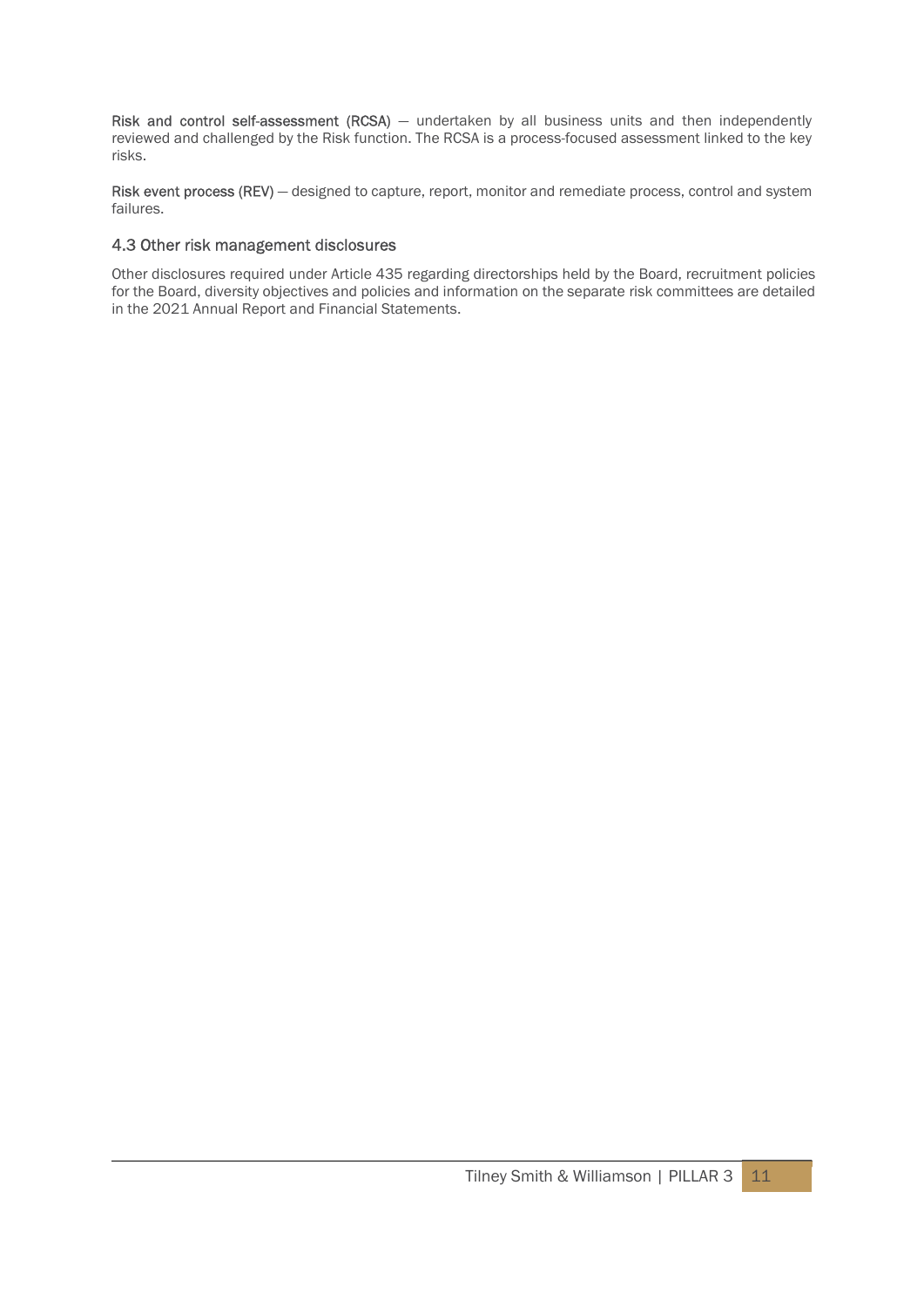# 5. Own funds

This section provides a reconciliation between the audited financial statements to the regulatory own funds, the capital ratios and descriptions of the main features.

## 5.1 Regulatory capital – own funds

#### Figure 5: PCG own funds as at 31 December

|                                                                         | 2021        | 2020          |
|-------------------------------------------------------------------------|-------------|---------------|
|                                                                         | £000        | £000          |
|                                                                         |             |               |
| Share capital                                                           | 1,102,554   | 186           |
| Share premium                                                           |             | 1,132,986     |
| Retained earnings and other reserves                                    | 282,908     | 262,363       |
| Own funds before deductions                                             | 1,385,4622  | 1,395,535     |
|                                                                         |             |               |
| <b>Deductions</b>                                                       |             |               |
| Goodwill and intangible assets (net of deferred tax liabilities) 3      | (1,073,286) | (1,104,984)   |
| Defined benefit pension fund assets (net of deferred tax liabilities) 4 | (7, 491)    | (644)         |
| Qualifying holdings outside the financial sector <sup>5</sup>           | (79, 375)   | (81,594)      |
|                                                                         | (1,160,152) | (1, 187, 222) |
| <b>Common Equity Tier 1 after deductions</b>                            | 225,310     | 208,313       |
| Additional Tier 1 capital                                               |             |               |
| Tier 2 capital                                                          |             |               |
| Own funds                                                               | 225,310     | 208,313       |

#### <sup>2</sup> refer to Figure 3

The Group's own funds are classified according to the characteristics of permanency and loss absorbing capacity as explained below:

#### 5.1.1 Common Equity Tier 1 capital

The PCG's regulatory capital consists entirely of CET1 capital. This consists of permanent ordinary share capital, retained earnings and other reserves. Deductions from CET1 capital for regulatory purposes include goodwill and other intangible assets, defined benefit pension scheme assets and qualifying holdings outside the financial sectors.

<sup>3</sup> Goodwill and other intangible assets in accordance with CRD IV are amounts to be deducted net of the associated deferred tax liabilities.

<sup>4</sup>The defined benefit pension fund assets in accordance with CRD IV are amounts to be deducted net of the associated deferred tax liabilities.

<sup>5</sup> The qualifying holdings deduction relates to the investment in subsidiaries that is not eliminated on prudential consolidation. This relates to the PS division and the deduction is set at a threshold of 15% of eligible capital.

CET1 represents capital with the highest degree of loss absorbency.

#### 5.1.2 Additional Tier 1 and Tier 2 capital

The Group has not issued any Additional Tier 1 or Tier 2 instruments.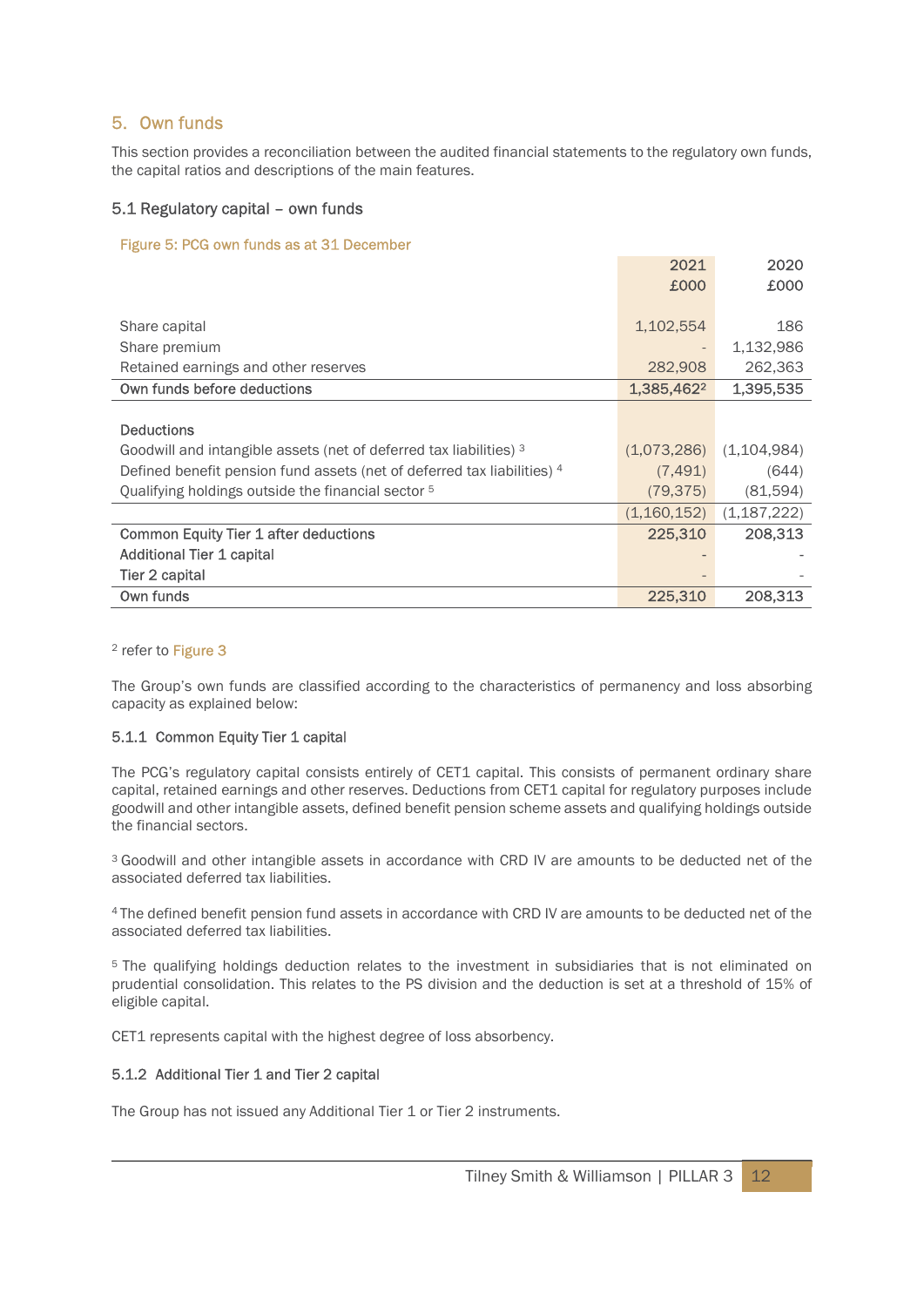# 6. Capital requirements

The Group's overall regulatory capital requirements are determined after performing Pillar 1 capital calculations, assessing Pillar 2 capital requirements and considering any Individual Capital Guidance (ICG) or fixed add-ons issued by the FCA.

The calculation of Pillar 1 and Pillar 2 capital requirements allows the Group to determine, and subsequently monitor, the appropriate amount of capital to be held based on its risk profile. The Group's capital requirement is determined by taking the sum of:

- i. The higher of Pillar 1 and Pillar 2 requirements
- ii. Plus, if applicable any additional ICG or fixed-add on proposed by the FCA

## 6.1 Pillar 1 requirement

Pillar 1 focuses on the capital requirements set out in the CRR. This is determined as the higher of:

- i. The sum of credit, counterparty and market risk requirements
- ii. The Fixed Overhead Requirement (FOR).

A summary of the calculation is shown in Figure 6.

#### Figure 6: PCG Pillar 1 capital requirements as at 31 December

|                                                            | 2021<br>£000             | 2020<br>£000 |
|------------------------------------------------------------|--------------------------|--------------|
| Credit and counterparty credit risk                        | 29.188                   | 25,980       |
| Market risk                                                | $\overline{\phantom{0}}$ |              |
| Total of credit and market risk - (i)                      | 29.188                   | 25,980       |
| Fixed overhead requirement (FOR) - (ii)                    | 71.268                   | 73,191       |
| Higher of (i) or (ii) - Pillar 1 capital requirement (iii) | 71,268                   | 73,191       |
| Total risk weighted exposure (iii * 12.5) ^                | 890,850                  | 914,888      |

#### 6.2 Capital ratios

As per the CRR, the Group shall at all times satisfy the following own fund requirements:

- A Common Equity Tier 1 capital ratio 4.5 %
- A Tier 1 capital ratio of 6 %
- A total capital ratio of 8 %

These ratios require the own funds to be expressed as a percentage of the total risk exposure. The total risk exposure is the Pillar 1 capital requirement  $(E71.3m)$  multiplied by 12.5, being £890.9m as shown in Figure 7.

#### Figure 7: Total capital ratio as at 31 December

|                                             | 2021    | 2020    |
|---------------------------------------------|---------|---------|
|                                             | £000    | £000    |
| Owns funds - refer to Figure 5              | 225,310 | 208.313 |
| Pillar 1 requirement - refer to Figure 6    | 71,268  | 73.191  |
| Risk weighted exposures - refer to Figure 6 | 890,850 | 914.888 |
| Total capital ratio                         | 25.3%   | 22.8%   |

The minimum capital requirements and ratios have been constantly met throughout the year.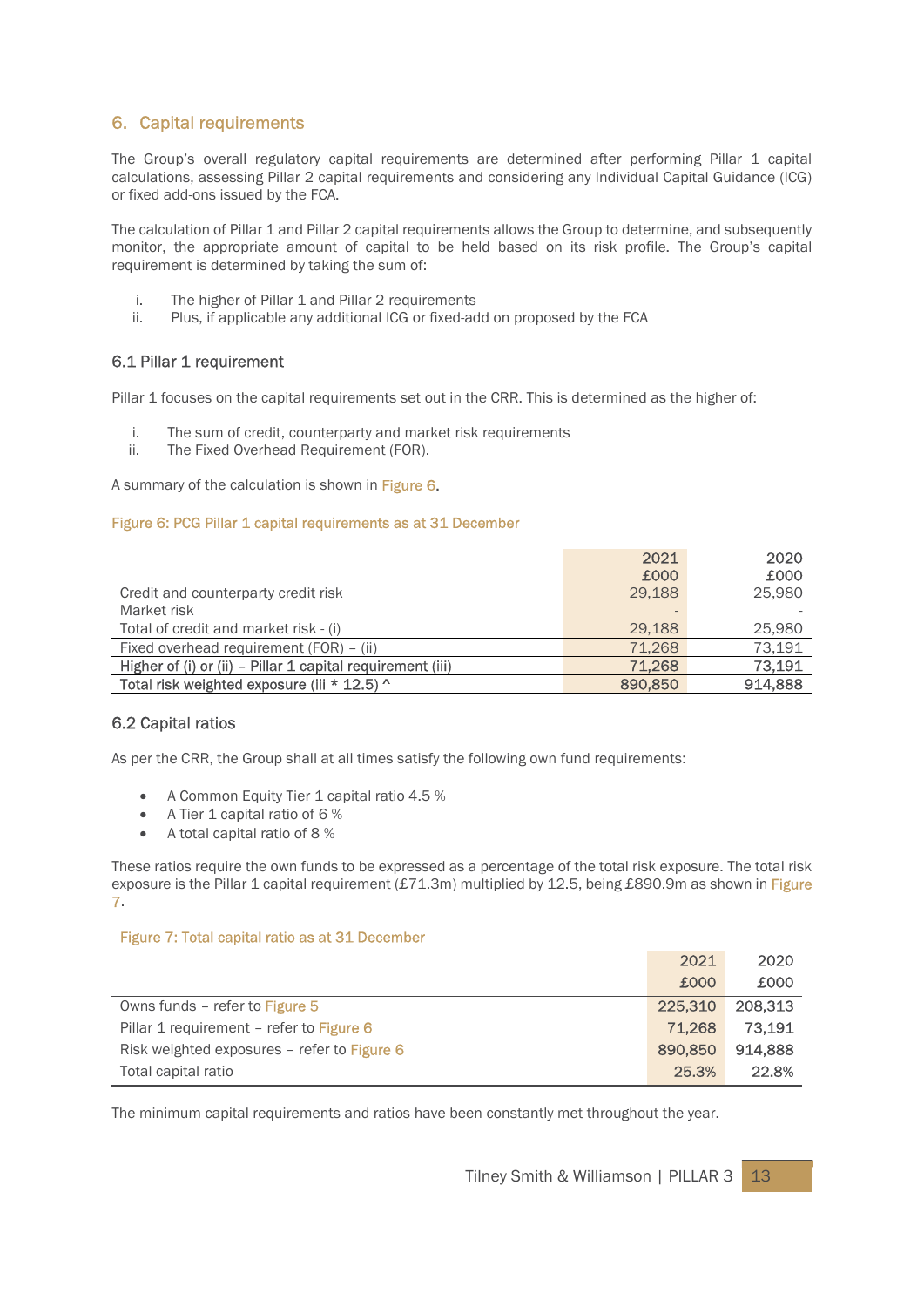## 6.3 Pillar 2 requirement

The Pillar 2 capital requirement serves as a challenge to the capital requirements calculated under Pillar 1. This requires firms to assess the amount of internal capital required to cover all risks that are not adequately covered under Pillar 1 requirements. As such Pillar 2 capital requirements are supplementary to the Pillar 1 requirements.

The assessment as to the adequacy of Pillar 1 capital is continuously reviewed and is updated annually in the ICAAP document. In addition, firms are required to consider the costs associated with winding down the Group in an orderly manner and this is updated annually in the Wind Down Plan document.

The Pillar 2 capital requirements are outside the scope of this disclosure.

# 7. Credit risk adjustments

#### 7.1 Credit risk

#### Definition

Credit risk is the loss arising from a client or counterparty failing to meet their financial obligations as and when they fall due.

#### Exposure

The PCG incurs exposure to credit risk during their commercial activities. The Board has an appetite for credit risk provided that such risk is proportionate, prudent and sustainable. Credit risk principally arises from deposits with multiple banking counterparties and third-party providers who act as custodian or trustee for some of the Groups investment funds.

Other credit risks include property, plant and equipment, right-of-use assets, trade and other receivables, equity investment, tax assets and settlement balances.

#### Monitoring

The Group policy requires that firms' cash is placed with counterparties or groups of counterparties approved by the Board, or duly delegated Committee, after reference to each counterparty's Fitch rating. Exposures are monitored on a daily basis and reviewed by the treasury department and, at the instigation of the Credit Review Committee under advice to the Board or duly delegated Committee, a counterparty may be suspended and/or funds withdrawn, or a holding liquidated if market conditions dictate.

Third parties are subject to oversight by the GRCC:

- Material outsourcers reported and monitored via the monthly GRCC
- Regular service provision meetings with third parties.
- The performance of material outsource providers is tracked monthly; structured oversight meetings and performance indicators provide engagement and challenge; participation in disaster recovery testing.

#### **Measurement**

The PCG calculates credit risk under the standardised approach. Under the standardised approach risk weights are applied to each exposure depending on the counterparty's credit quality, type of exposure and maturity. This provides a risk-weighted exposure (RWE) and 8% is applied to the RWE amount to provide a capital requirement.

The Pillar 1 credit risk capital requirement at 31 December 2021 was £29.2m (2020 - £26.0m); Figure 8 of this document provide further analysis of credit risk exposure.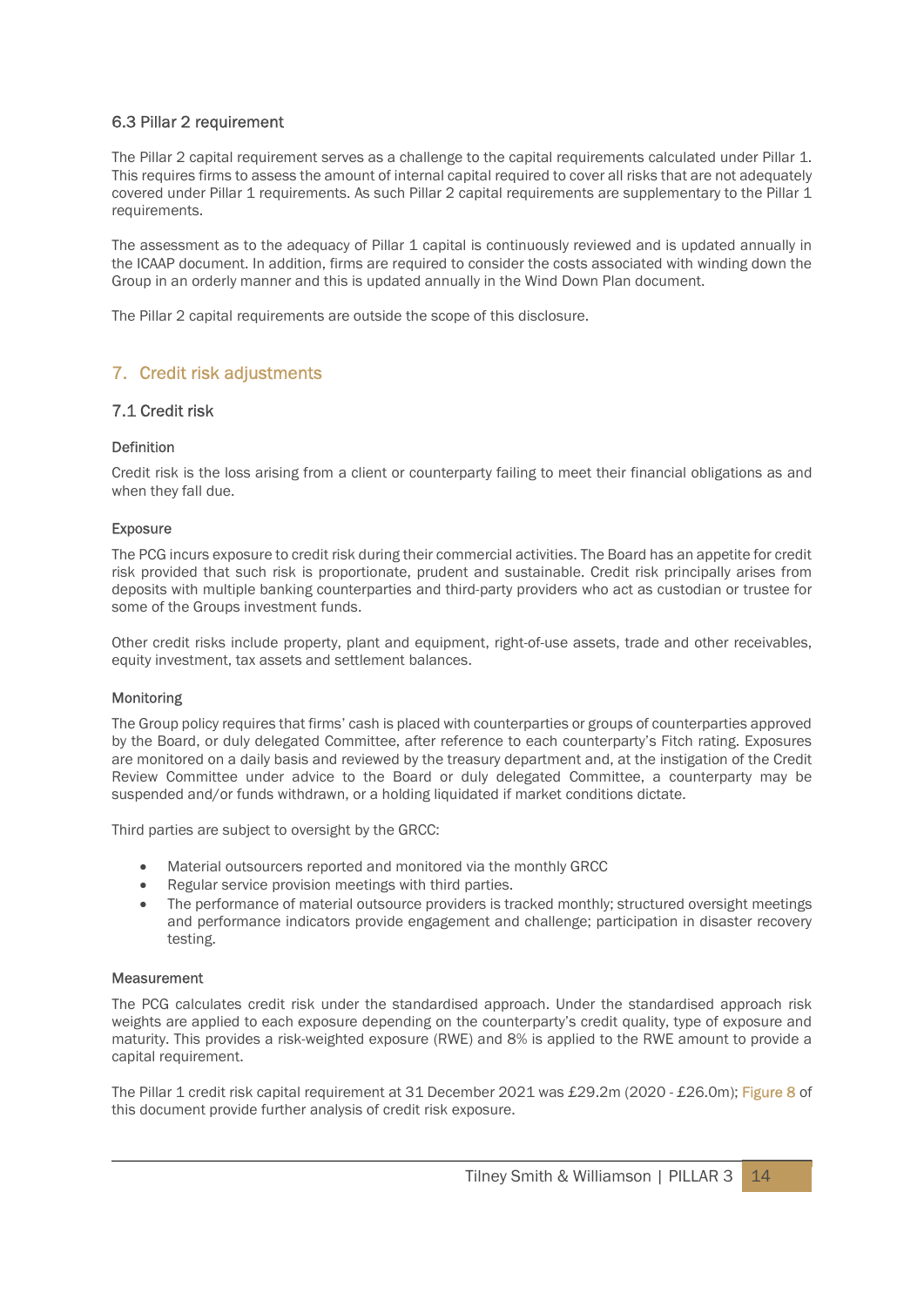#### Figure 8: Analysis of the PCG's credit risk capital requirement by exposure class

|                     | As at 31 December<br>2021<br>£'000 | <b>Risk weighted</b><br>exposures<br>£'000 | 8% of risk weighted<br>exposures<br>£'000 |
|---------------------|------------------------------------|--------------------------------------------|-------------------------------------------|
| <b>Institutions</b> | 208,573                            | 41,715                                     | 3,337                                     |
| Equity              | 49.707                             | 49.707                                     | 3.977                                     |
| Other               | 271.267                            | 273.430                                    | 21.874                                    |
| <b>Total</b>        | 529.547                            | 364,852                                    | 29,188                                    |

'Other' items include settlement balances, trade and other receivables, and fixed assets.

The material exposure classes are in the United Kingdom, to clients and financial institutions, with a residual maturity of less than one year.

#### 7.2 Analysis of past due and impaired exposures

Past due exposures are defined when a counterparty has failed to make a payment when contractually due and impaired exposure are defined when the entity does not expect to collect all the contractual cash flows when they are due. The accounting policy for impairment of financial assets is described in note 3 of the 2021 Annual Report and Financial Statements.

As at 31 December 2021, the PCG had no impaired assets for which a specific or general provision was required. There were no material assets past due greater than 90 days. The PCG did not incur any material write-offs of bad debts or make any recovery of amounts previously written off during the year.

#### 7.3 Use of External Credit Assessment Institutions

The standardised approach to credit risk requires institutions to calculate the risk weights for rated counterparties using the risk assessments prepared by External Credit Assessment Institutions (ECAIs). Fitch Ratings has been nominated for this purpose. These assessments are used within the PCG as part of the calculation of risk weights for institutional exposures.

Exposures are assigned to one of six credit quality steps, where ratings are available. Exposure class and maturity are then used to assign the applicable risk weight.

|  |  |  |  | Figure 9: Mapping of ECAI long term rating to credit quality step as at 31 December 2021 |
|--|--|--|--|------------------------------------------------------------------------------------------|
|--|--|--|--|------------------------------------------------------------------------------------------|

|                      | Credit quality step      | <b>Credit quality step</b> | Unrated <sup>1</sup> | <b>Total</b> |
|----------------------|--------------------------|----------------------------|----------------------|--------------|
|                      | £'000                    | £'000                      | £'000                | £'000        |
| <b>Fitch Ratings</b> | AAA to AA-               | $A+$ to $A-$               |                      |              |
|                      |                          |                            |                      |              |
| <b>Institutions</b>  | 97,046                   | 111,527                    | 0                    | 208,573      |
| Equity               | $\overline{\phantom{a}}$ |                            | 49,707               | 49,707       |
| Other                | $\overline{\phantom{a}}$ | $\overline{\phantom{a}}$   | 271,267              | 271,267      |
| Total                | 97,046                   | 111,527                    | 320,974              | 529,547      |

<sup>1</sup> Unrated exposures include investment in subsidiaries outside the PCG, items in the course of settlement and other less material unrated exposures.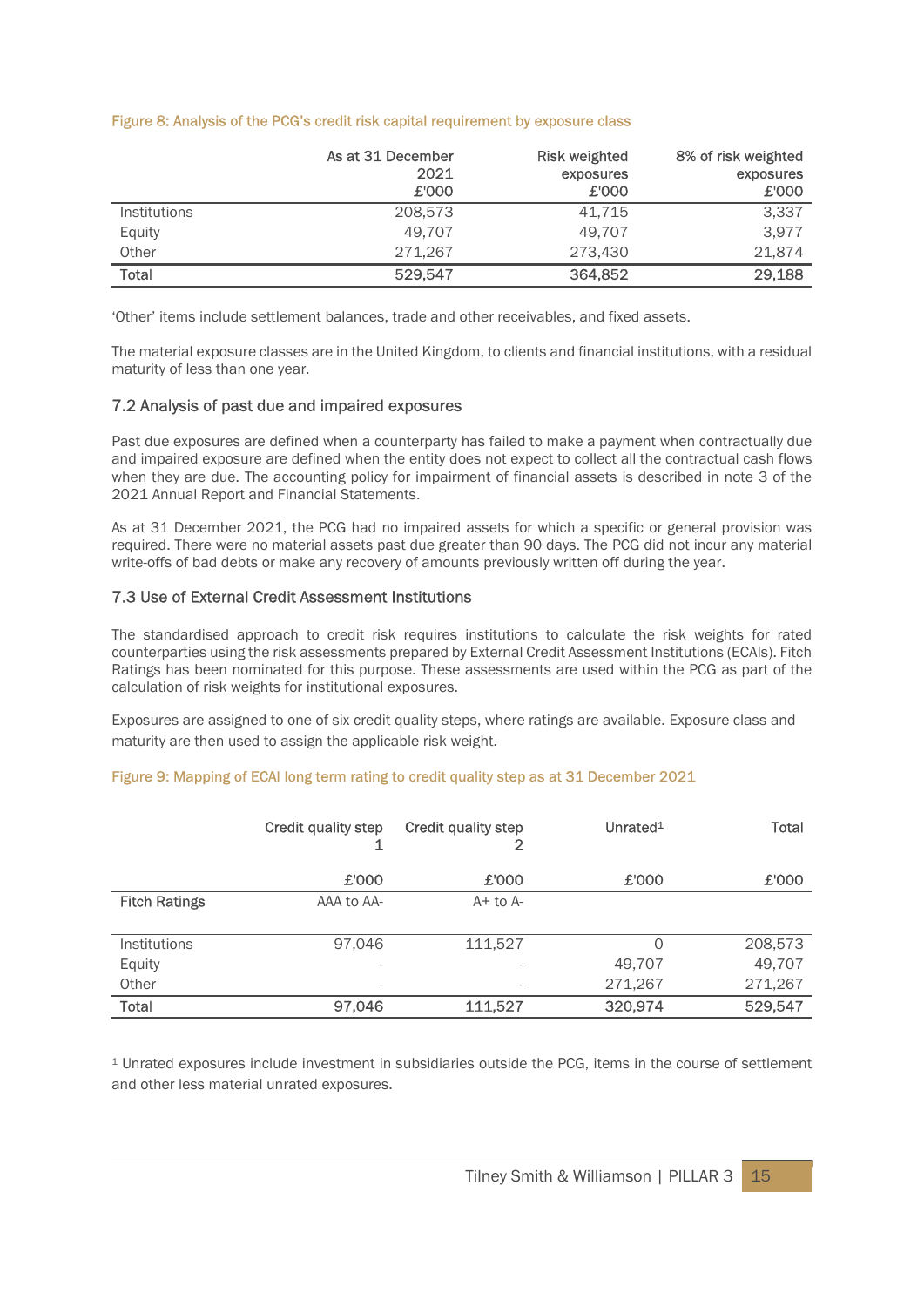# 8. Risk exposures

# 8.1 Counterparty credit risk

## Definition

Counterparty credit risk is the risk that a counterparty to a transaction default before final settlement of the transaction's cash flow.

## **Exposure**

The PCG is exposed to counterparty credit risk because of clients' activity, in respect of Delivery versus Payment (DvP) and arises through the market settlement cycle. The PCG does not have a large exposure to this risk as transactions are executed on a DvP basis wherever possible, across several pre-approved counterparties.

## Monitoring

The settlement cycle is monitored daily by the Group's settlement operations function. Procedures and controls are in place to promptly rectify unmatched transactions.

#### **Measurement**

Counterparty credit risk is measured on a mark-to-market basis.

# 8.2 Market risk

## Definition

Market risk arises from fluctuations in the value of, or income from, assets (equity, fixed interest, or other traded markets), interest rates or foreign exchange rates that impact the PCG's financial position.

#### 8.2.1 Foreign exchange risk

#### Exposure

The PCG does not have a trading book or trade on a proprietary basis. The PCG has foreign exchange positions to support client activity and acts in an agency capacity on behalf of its clients and consequently can be exposed to:

- Temporary positions arising from trading errors
- Immaterial foreign exchange positions to facilitate client activities

To facilitate derivative trading by clients the PCG enters derivative contracts on an agency basis in which the PCG's exposure to the market is offset by an equivalent trade with the client.

#### Monitoring

Control over the foreign exchange exposure is achieved by limiting the net forward book to £0.5m in any one currency and £1m in aggregate overnight, with an intraday limit of £1m in any one currency and £2m in aggregate.

Clients' positions in derivatives contracts are monitored to ensure margin requirements are covered by adequate levels of collateral.

## Measurement

The PCG calculates market risk under the standardised approach. The PCG is primarily exposed to foreign exchange risk which is calculated per Articles 351 and 352 of the CRR. The Pillar 1 capital requirement for market risk at 31 December 2021 was £nil (2020 - £nil).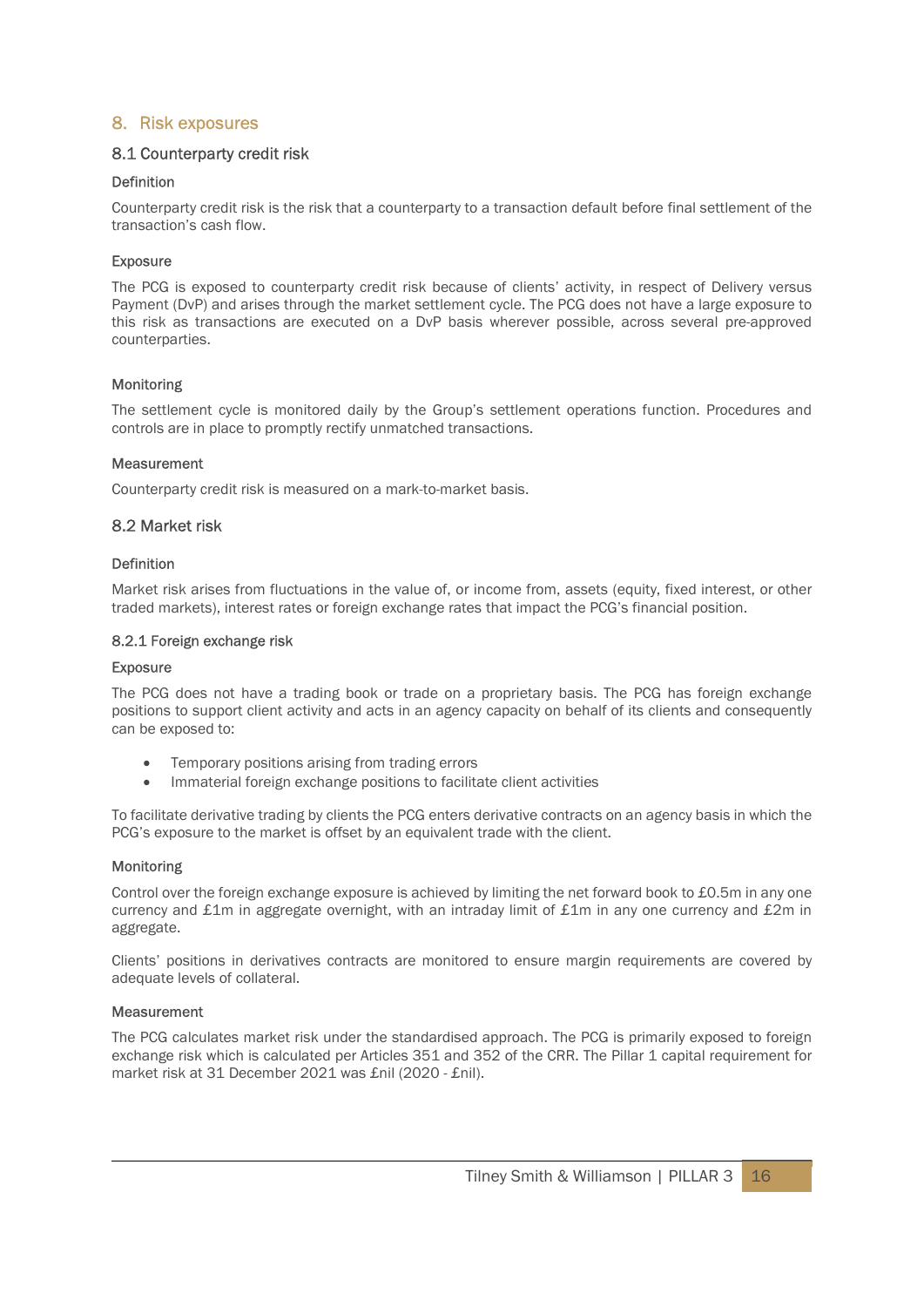# 8.2.2 Equity risk

## Exposure

The PCG is exposed to equity market risk through its equity holdings. These comprise:

- Long term equity holdings in listed and unlisted entities that are not part of the long-term strategy of the Group and are classified as non-trading book.
- Seed capital exposures which are necessary for launching new funds/products. The PCG does not place seed capital for trading intent, but for client product facilitation.

## Monitoring

The Board has delegated responsibility to Group Executive Committee (GEC) for monitoring the performance and appropriateness of the Group's unlisted equity investments and the role they fulfil in the execution of Group strategy.

#### **Measurement**

An overview of the accounting techniques and valuation methodologies used, including key assumptions, is contained in note 26 of the 2021 Annual Report and Financial Statements.

Unrealised gains recognised in other comprehensive income and included within the PCG's CET1 capital was £0.4m as at 31 December 2021 (2020 - £0.8m).

In April 2021, the Group sold its entire non-controlling equity interest of 5,427 shares in Euroclear plc for a cash consideration of €9.1 million (£7.9 million converted to GBP). This investment was held as a long-term strategic investment and therefore classified as equity investment securities designated at fair value through other comprehensive income. In line with the Group's accounting policy, changes in fair value of the investment are measured at fair value through other comprehensive income and are not subsequently transferred to profit or loss.

In October 2021, CG Asset Management Limited bought back 3,131 B shares owned by the Group for a cash consideration of £0.8 million. At the balance sheet date, the Group held a non-controlling equity interest of 6,489 B shares and 3,631 C shares in CG Asset Management Limited which is valued on an earnings yield basis.

#### 8.2.3 Interest rate risk

#### Definition

Interest rate risk is the risk to earnings or capital due to significant unexpected changes in interest rates.

#### Exposure

The PCG is exposed to interest rate risk in respective of:

- Firm's cash held with counterparties and on client money balances
- The Revolving Credit Facility of £40m, of which £nil (2020 £25m) was drawn down

#### Monitoring

The Board regularly considers exposure to interest rate risk with increased monitoring undertaken in periods of increased interest rate volatility. Firm's cash and client money balances are both held on a short-term basis to mitigate interest rate risk and there is a hedge in place to mitigate against interest rate fluctuation for the PCG borrowings.

#### Measurement

The PCG considers interest rate risk as part of the ICAAP and it is assessed under the Pillar 2 capital requirement.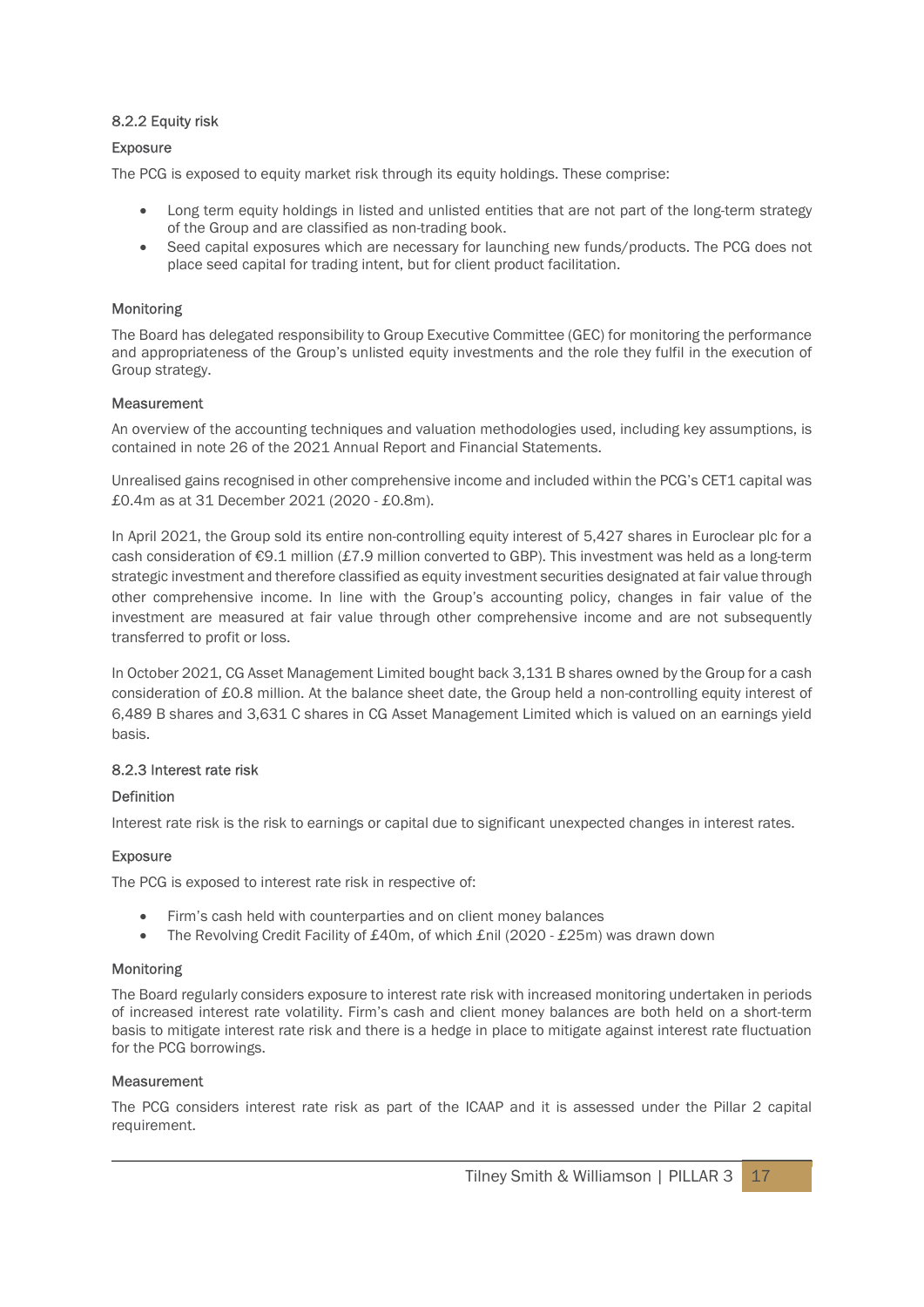# 8.3 Operational risk

## Definition

Operational risk is the risk of loss resulting from inadequate or failed internal processes, people and systems, or from external events.

#### **Exposure**

The PCG is exposed to operational risk which may arise from:

- Internal or external fraud
- Business disruption due to system failures, execution, delivery and process management
- Employment practices and workplace safety
- Damage to physical assets
- Clients, products, regulatory and business practices

#### Monitoring

The Group's objective is to both control and manage operational risk in a cost-effective manner consistent with the Board's appetite. The Board manages this risk through a variety of policies, procedures, controls and mitigation techniques, including the use of insurance. The Board also has a number of sub-committees to provide more granular oversight over key areas of risk.

#### **Measurement**

The PCG is not required to hold Pillar 1 capital under the FCA's standardised approach for operational risk. The PCG assesses the Pillar 2 capital requirement through the Operational Risk Assessment Process which is embedded into the Risk Management Framework and ICAAP.

#### 8.4 Capital risk

#### Definition

Capital risk is the risk that the Group does not have adequate amounts or quality of capital, or that capital is inefficiently deployed across the Group.

#### **Exposure**

The PCG is exposed to capital risk when it has insufficient capital:

- To safeguard the Group's ability to continue as a going concern and meet stakeholders' expectations
- To support the future strategy and development of the business
- To comply with the regulatory requirements

#### Monitoring

The PCG's capital is actively managed and monitoring surplus capital is a key factor of the planning processes and stress testing. Regularly monitoring of the capital position for the PCG and its solo regulated entities are presented to the GRCC, RAC and Board. This includes the surplus capital against the internal capital buffer set as part of the risk appetite by the Board. The Board has set an internal capital buffer more than the minimum capital set by the FCA and is a key risk indicator, to ensure capital levels are maintained.

As part of the ICAAP the Group identifies the level of current and future capital necessary for the PCG. This includes a base case and stress scenario projections.

#### **Measurement**

The capital requirements were outlined in Section 6 and met with the own funds outlined in Section 5.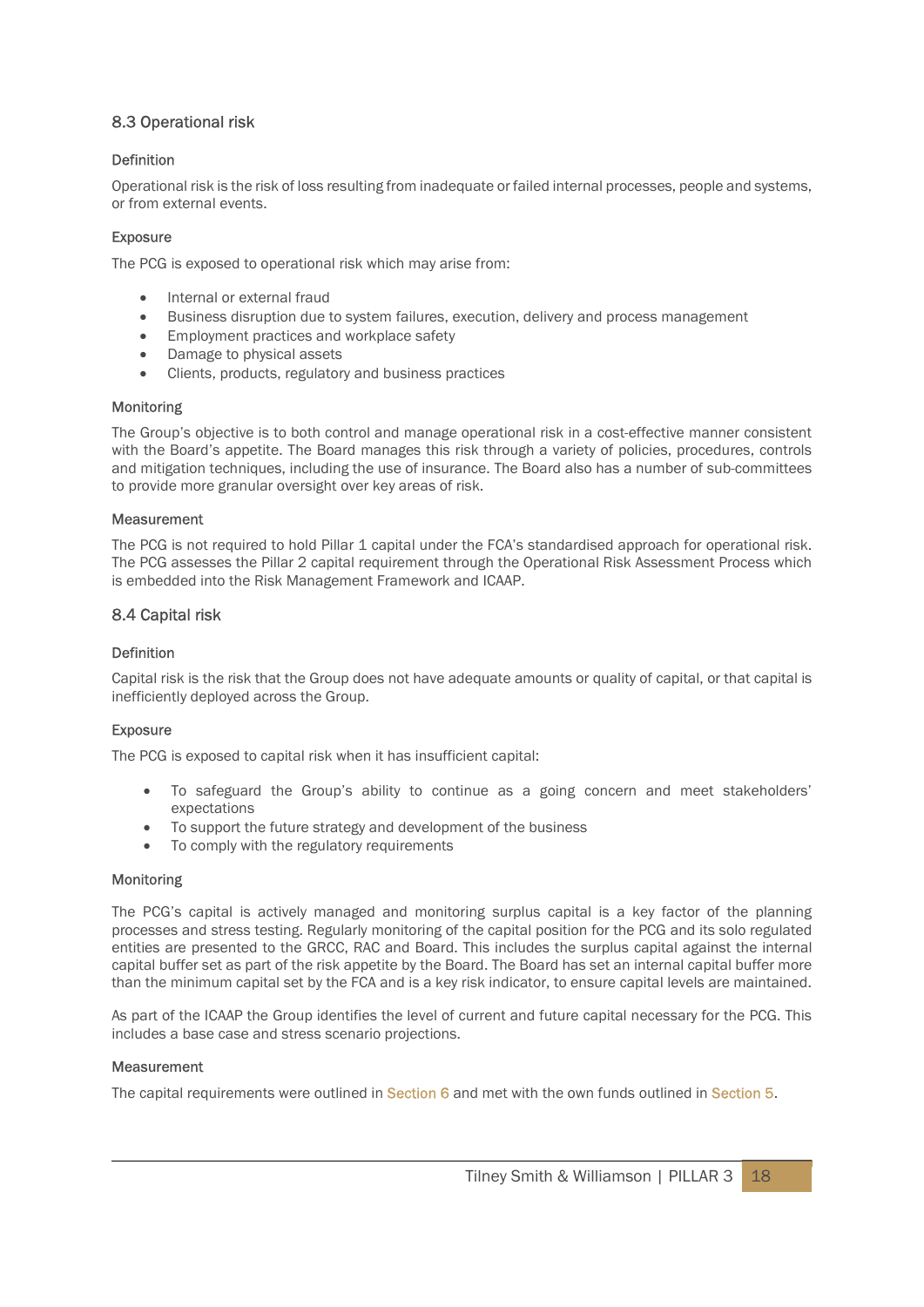# 8.5 Pension obligation risk

#### Definition

Pension obligation risk is the risk that the Group has a legal or constructive obligation to a defined benefit scheme which it is unable to meet as the liability becomes due.

#### **Exposure**

The PCG operates defined benefit schemes for qualifying employees which are closed to new members. The principal risk relates to poor performance of underlying assets, or adverse changes in underlying actuarial assumptions, that could lead to a scheme falling into a deficit position, requiring contributions to be increased.

#### Monitoring

The schemes are monitored by a board of trustees who assess investment performance and the need for further employer contributions.

#### **Measurement**

The pension schemes' valuations and further details are disclosed in note 33 of the 2021 Annual Report and Financial Statements.

The PCG considers pension obligation risk as part of the ICAAP and it is assessed under the Pillar 2 capital requirement.

### 8.6 Liquidity risk

#### Definition

The risk that the Group does not have sufficient financial resources available to enable it to meet its obligations as they fall due or can only secure such resources at excessive cost.

#### Exposure

The PCG is exposed to liquidity risk which may arise from:

- Temporary shortfall funding under the FCA's Client Asset Sourcebook rules
- Insufficient liquid funds to manage business operations

#### Monitoring

The Group has a Liquidity Risk Management Framework which details the governance, identification, management and monitoring of liquidity risk within the liquidity risk appetite. The framework also includes a Contingency Funding Plan.

#### **Measurement**

Liquidity stress tests are considered as part of the ICAAP.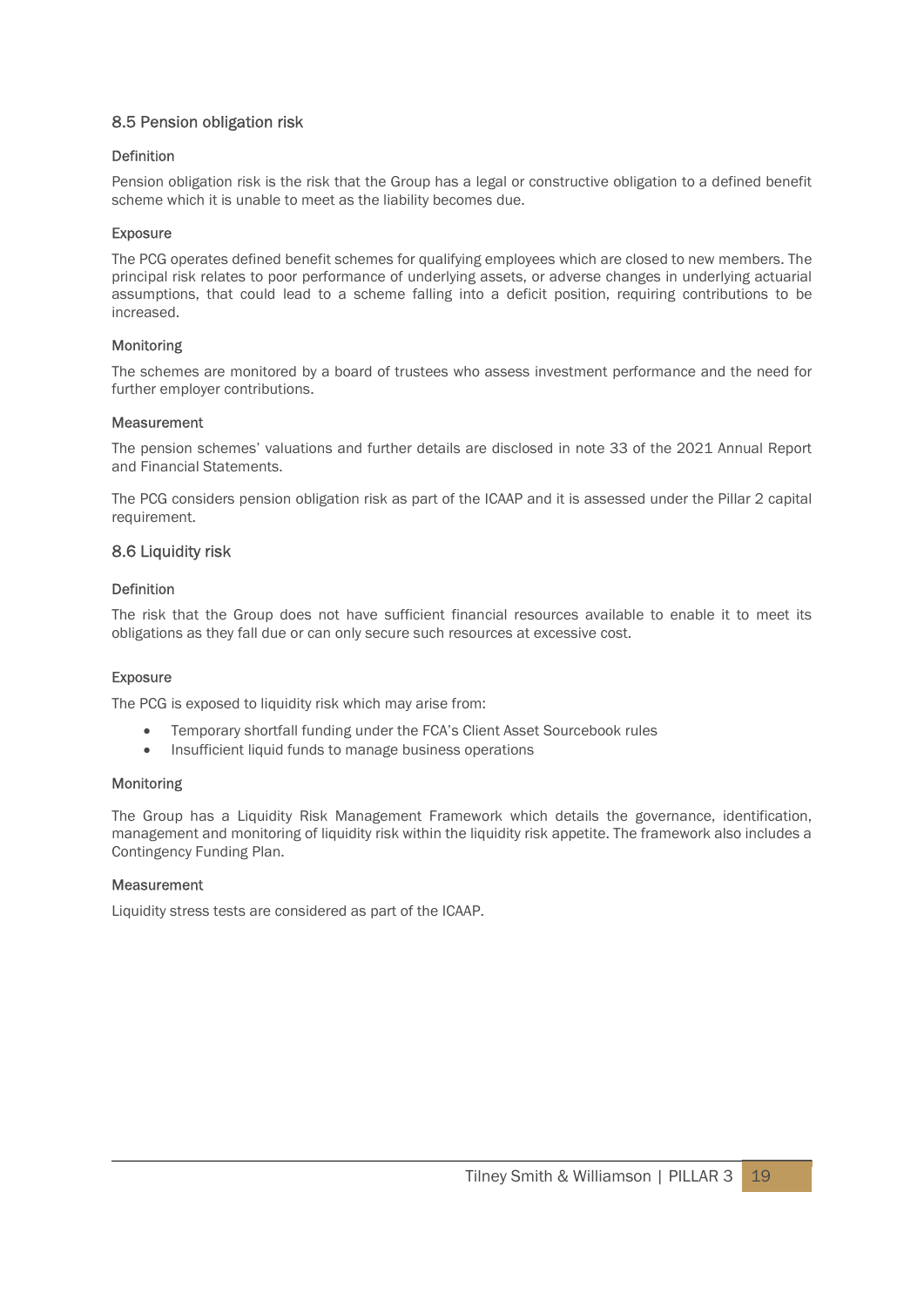# 9. Remuneration disclosure

# 9.1 Remuneration policy

The Group is subject to the FCA Remuneration Code (the Code) in respect of remuneration paid to CRD IV categorised code staff (Code Staff). A key objective of the Code is to ensure that remuneration policies promote effective risk management and that pay practices within firms do no encourage inappropriate risk taking by staff or result in an inappropriate quantum of risk remuneration being distributed relative to capital.

# 9.2 Proportionality

Enshrined in the European remuneration provisions is the principle of proportionality. The FCA have sought to apply proportionality in the first instance by categorising firms into 3 levels. The Group's regulated firms fall within the FCA's level 3 and, as such, this disclosure is made in line with the requirements for a level 3 firm. In particular, level 3 firms may, where appropriate, dis-apply the provisions imposed under CRD IV in respect of remuneration structures. These are the rules relating to bonus caps, payment of remuneration in retained shares or other instruments, deferral, ratio of variable remuneration to fixed remuneration, and post-award performance adjustment. The Remuneration Committee has determined that as a level 3 firm, it is appropriate for Tilney Smith & Williamson to dis-apply the structural requirements including the bonus cap requirement, payment in instrument, deferral, limits on the ratio of fixed to variable remuneration and postaward performance adjustment.

# 9.3 Decision-making process for the Remuneration policy

Tilney Smith & Williamson Limited and certain subsidiaries (together the Group Boards) have appointed a Remuneration Committee that is comprised of seven of the non-executive directors. The Committee reports directly to the Board. All key remuneration decisions are subject to approval by the Remuneration Committee. In discharging its responsibilities under its terms of reference, the Remuneration Committee works with the Chief Risk Officer to ensure that risks are properly considered in setting the overall remuneration for the Tilney Smith & Williamson Group, and in particular the incentive structures for the Executive Directors, Material Risk Takers, Senior Management and other key professions, as appropriate.

The Committee has approved a Remuneration Policy which is reviewed annually. In determining remuneration policy, the Remuneration Committee takes into account all factors it deems necessary, including relevant legal and regulatory requirements and associated guidance, as well as the risk and risk management implications of its decisions. The overall objective is to ensure that colleagues are provided with appropriate remuneration to encourage enhanced performance and recognise individual contribution to the success of the Tilney Smith & Williamson Group, in a fair, compliant and responsible manner and in line with market practice at the relevant time.

# 9.4 Remuneration policy principles

The Remuneration Committee considers all reward decisions with the following principles in mind:

- Operate an annual bonus plan which incentivises delivery against financial plans, particularly growth targets, and rewards the contribution colleagues make;
- Operate an incentive plan that rewards long term growth and retention;
- Consider total compensation against competitor benchmarks;
- Ensure that we can recruit and retain key talent; and
- Ensure that our approach is compliant and aligned with sound risk management.

These reward principles support the wider business objectives of the Tilney Smith & Williamson Group.

# 9.5 Identification of Material Risk Taker roles

Under CRD IV, each EU regulated entity is required to identify its Material Risk Takers ('MRTs'): these colleagues are those considered to have a material impact on the risk profile of the entity. The MRTs are identified and reviewed on an annual basis by the Remuneration Committee (or relevant entity Board) in line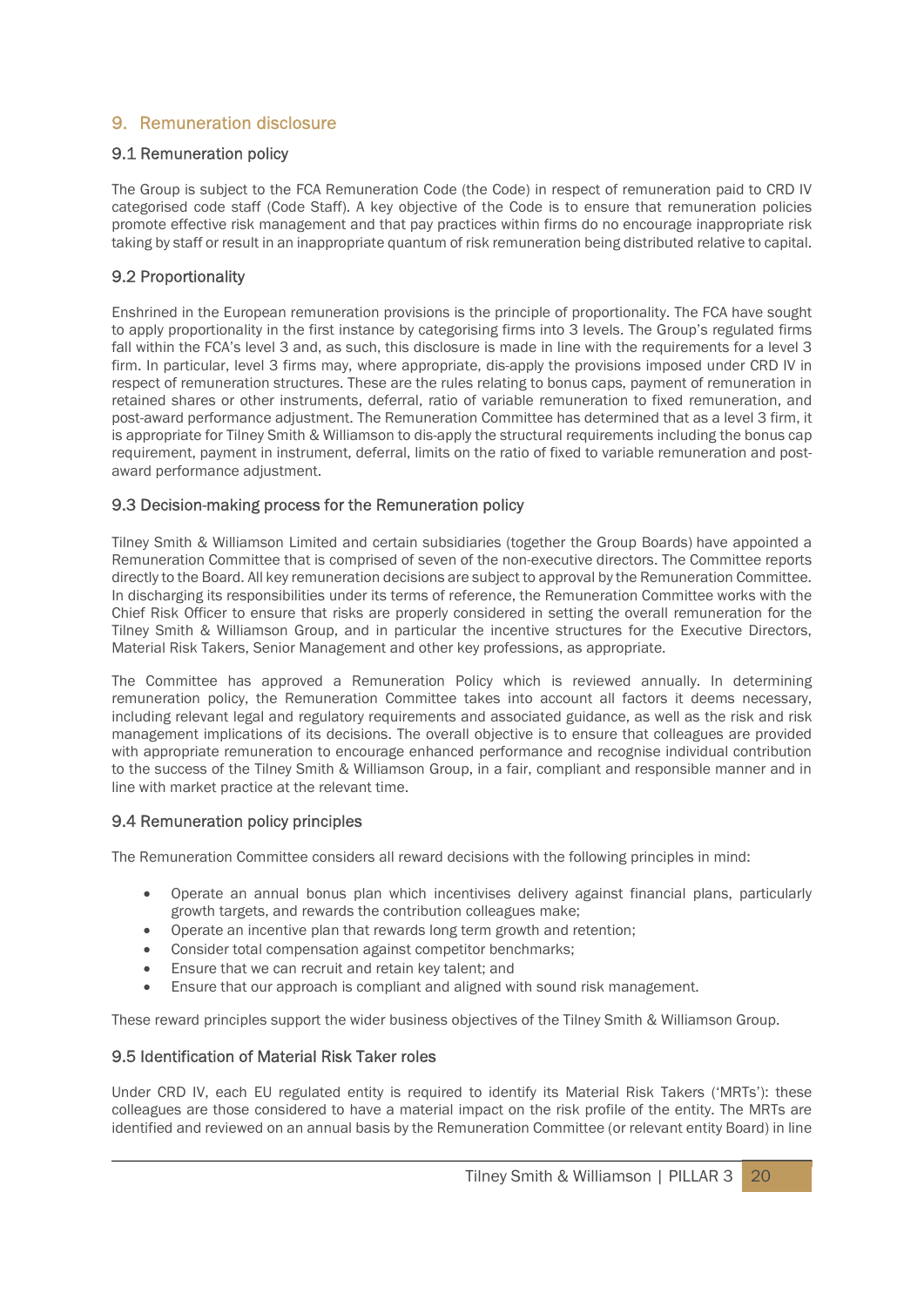with the criteria set out under EU regulations. In 2021, 93 roles have been identified as Material Risk Takers across all the CRD IV entities within the Tilney Smith & Williamson Group.

## 9.6 The link between pay and performance

Fixed remuneration is set at a level that is sufficient to attract and retain high calibre colleagues.

Variable incentives may be awarded to eligible colleagues where the performance of both the Group and the colleague substantiates the award and in accordance with the over-arching principles and parameters set by the Remuneration Committee. This will include bonuses, incentive payments, and any compensation payments deemed appropriate by the Committee. Any bonuses or incentive payments are link to corporate and individual performance and designed to promote the long-term success of the group.

The Committee keeps the balance between fixed and variable remuneration under review.

The Remuneration Policy only allows for variable remuneration through agreed incentive plans, and the rules of those incentive plans govern the delivery of variable remuneration. Therefore, it is not possible to pay variable remuneration through any vehicles that facilitate the avoidance of the remuneration regulations.

## 9.7 Controlled functions

The Risk & Compliance function operates independently as second line of defence and the Chief Risk Officer (CRO) has a direct line of reporting and escalation to the Chief Financial Officer, sits on the Executive Committee, and attends the Risk Committee and Audit Committee.

The Risk and Audit Committee approves the appointment/dismissal and the remuneration of the CRO in consultation with the Chair of the Board. The CRO has a reporting line into the Chair of the Risk & Audit Committee and right of access to the Chairman of the Board.

The Chair of the Risk and Audit Committee (RAC) and the Chair of the Board will specifically review the proposed bonus award for the CRO. Any potential conflict of interest associated with the CRO bonus award is mitigated through the plan being at the ultimate discretion of the Remuneration Committee.

Annual market benchmarking is carried out using McLagan and Willis Towers Watson remuneration surveys to ensure Tilney Smith & Williamson remains competitive and relevant in the remuneration of its control functions.

#### 9.8 Quantitative remuneration information

The remuneration paid to 93 Code Staff and MRTs is as follows:

|                                  | $\mathbf{f}$ m |
|----------------------------------|----------------|
| Fixed remuneration               | 18.1           |
| Variable remuneration (all cash) | 33.7           |
| <b>Total Remuneration</b>        | 51 R           |

There are twenty individuals who received remuneration in excess of Eur 1 million. This is partly due to 2021 incorporating 2 bonus payments for Smith & Williamson colleagues as a result of coinciding performance periods.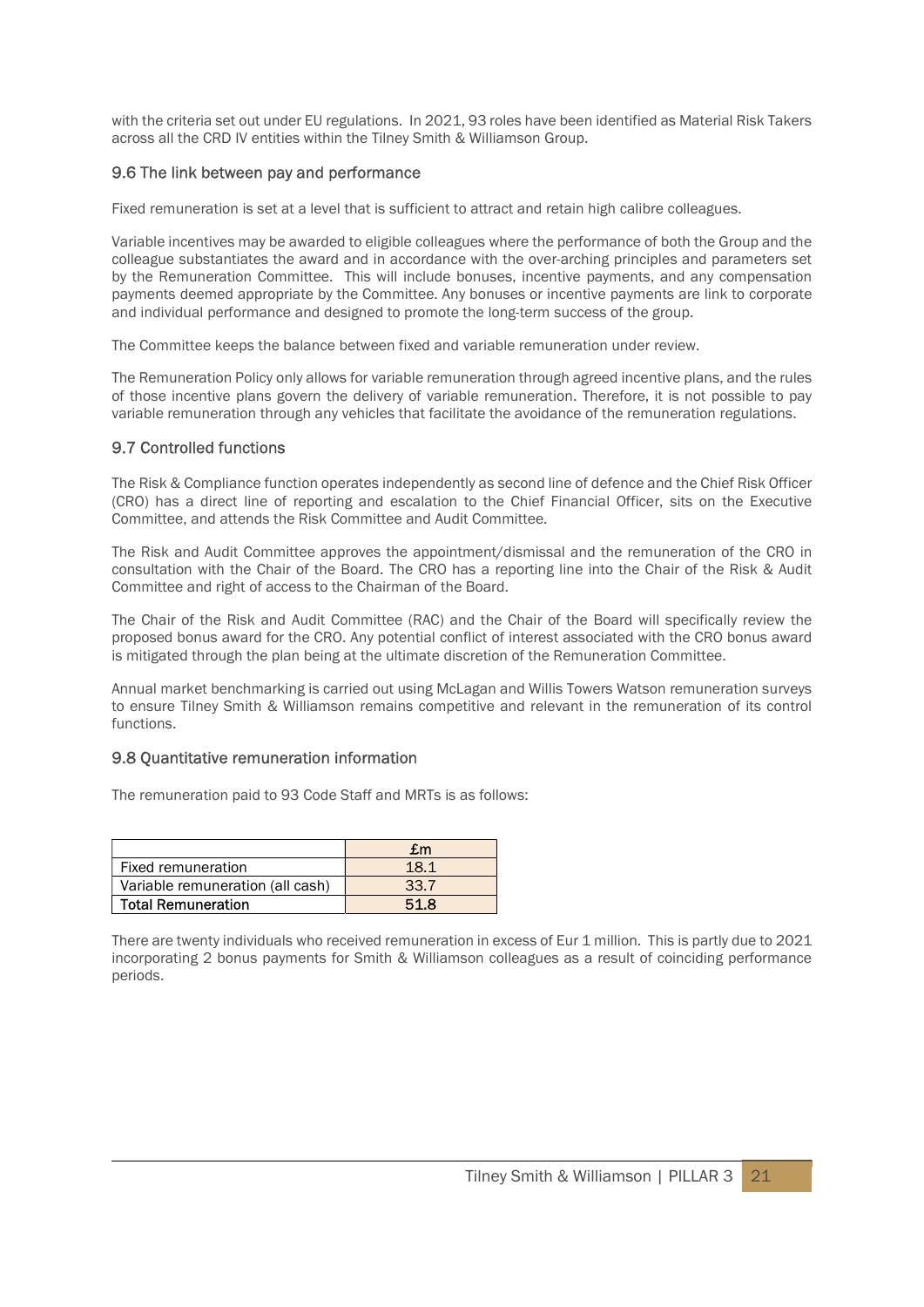# 10.Appendices

## Appendix I – Own funds disclosure template as at 31 December 2021

|                                                                                                                                                            | <b>PCG</b>  |
|------------------------------------------------------------------------------------------------------------------------------------------------------------|-------------|
|                                                                                                                                                            | £'000       |
| Common Equity Tier 1 capital: instruments and reserves                                                                                                     |             |
|                                                                                                                                                            |             |
| Capital instruments and the related share premium accounts                                                                                                 | 1,102,554   |
| Retained earnings                                                                                                                                          | 283,908     |
| Accumulated other comprehensive income (and other reserves)                                                                                                | (1,000)     |
| Independently reviewed interim profits net of any foreseeable charge or dividend                                                                           |             |
| Common Equity Tier 1 capital before regulatory adjustments                                                                                                 | 1,385,462   |
| Common Equity Tier 1 capital: regulatory adjustments                                                                                                       |             |
|                                                                                                                                                            | (1,073,286) |
| Intangible assets (net of related tax liability)<br>Defined-benefit pension fund assets                                                                    | (7, 491)    |
| Exposure amount of the following items which qualify for a RW of 1250%, where                                                                              | (79, 375)   |
| the institution opts for the deduction alternative                                                                                                         |             |
| of which: qualifying holdings outside the financial sector                                                                                                 | (79, 375)   |
| Total regulatory adjustments to Common Equity Tier 1 <sup>1</sup>                                                                                          | (1,160,152) |
| <b>Common Equity Tier 1 capital</b>                                                                                                                        | 225,310     |
| Additional Tier 1 capital: instruments                                                                                                                     |             |
|                                                                                                                                                            |             |
| Additional Tier 1 capital before regulatory adjustments                                                                                                    |             |
| Additional Tier 1 capital: regulatory adjustments                                                                                                          |             |
| Total regulatory adjustments to Additional Tier 1 capital                                                                                                  |             |
| <b>Additional Tier 1 capital</b>                                                                                                                           |             |
| Tier 1 capital $(T1 = CET1 + AT1)$                                                                                                                         | 225,310     |
| Tier 2 capital: instruments and provisions                                                                                                                 |             |
|                                                                                                                                                            |             |
| Tier 2 capital before regulatory adjustments                                                                                                               |             |
| Tier 2 capital: regulatory adjustments                                                                                                                     |             |
| Total regulatory adjustments to Tier 2 capital                                                                                                             |             |
| Tier 2 capital                                                                                                                                             |             |
| Total capital $(TC = T1 + T2)$                                                                                                                             | 225,310     |
| <b>Total risk-weighted asset</b>                                                                                                                           | 890,850     |
|                                                                                                                                                            |             |
| Capital ratio and buffers                                                                                                                                  |             |
| Common Equity Tier 1 (as a percentage of total risk exposures)                                                                                             | 25.3%       |
| Tier 1 (as a percentage of total risk exposures)                                                                                                           | 25.3%       |
| Total capital (as a percentage of total risk exposures)                                                                                                    | 25.3%       |
| Common Equity Tier 1 available to meet buffers                                                                                                             | 20.8%       |
| Amounts below the thresholds for deduction (before risk weighting)                                                                                         |             |
| Direct and indirect holdings of the capital of financial sector entities where the<br>institution does not have a significant investment in those entities | 3,468       |

<sup>1</sup> Intangible assets and defined-benefit pension fund assets in accordance with CRD IV are amounts to be deducted net of the associated deferred tax liabilities. The qualifying holdings deduction relates to the investment in subsidiaries that is not eliminated on prudential consolidation. This relates to the PS division and the deduction is set at a threshold of 15% of eligible capital.